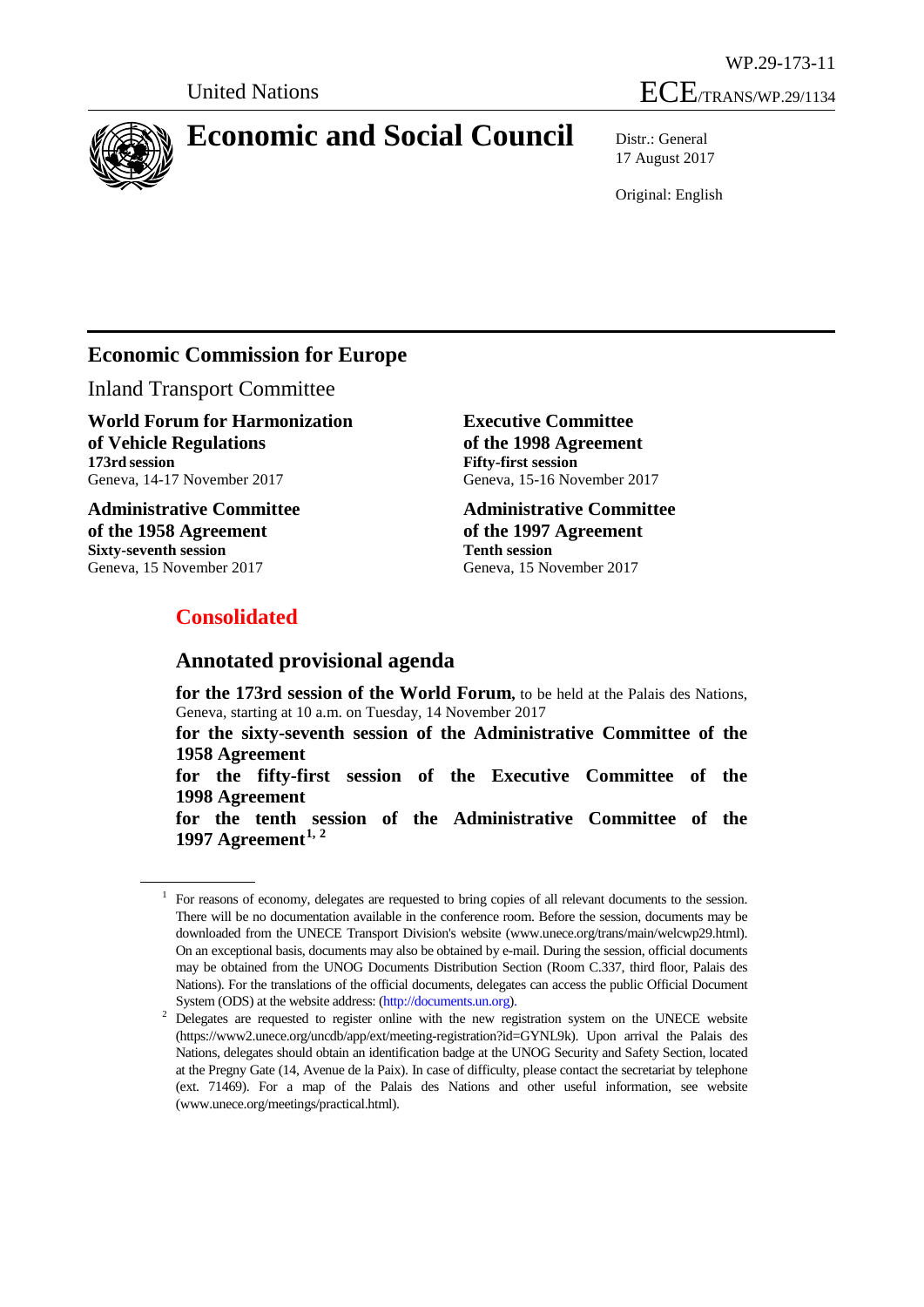## **I. Provisional agendas**

## **A. World Forum for Harmonization of Vehicle Regulations (WP.29)**

- 1. Adoption of the agenda.
- 2. Coordination and organization of work:
- 2.1. Report of the session of the Administrative Committee for the Coordination of Work (WP.29/AC.2);
- 2.2. Programme of work, documentation and calendar of sessions for the year 2018;
- 2.3. Intelligent Transport Systems and automated vehicles.
- 3. Consideration of the reports of the Working Parties (GRs) subsidiary to WP.29:
- 3.1 Working Party on Lighting and Light-Signalling (GRE) (Seventy-seventh session, 4-7 April 2017);
- 3.2. Working Party on General Safety Provisions (GRSG) (112th session, 24-28 April 2017);
- 3.3. Working Party on Passive Safety (GRSP) (Sixty-first session, 8-12 May 2017);
- 3.4. Working Party on Pollution and Energy (GRPE) (Seventy-fifth session, 6-9 June 2017);
- 3.5. Highlights of the recent sessions:
- 3.5.1. Working Party on Noise (GRB) (Sixty-sixth session, 4-6 September 2017);
- 3.5.2. Working Party on Brakes and Running Gear (GRRF) (Eighty-fourth session, 19-22 September 2017);
- 3.5.3. Working Party on General Safety Provisions (GRSG) (113rd session, 10-13 October 2017);
- 3.5.4. Working Party on Lighting and Light-Signalling (GRE) (Seventy-eighth session, 24-27 October 2017).
- 4. 1958 Agreement:
- 4.1. Status of the Agreement and of the annexed Regulations;
- 4.2. Guidance requested by the Working Parties on matters related to UN Regulations annexed to the 1958 Agreement:
- 4.2.1. Reproduction and reference to private standards in UN Regulations, UN GTR and Rules;
- 4.2.2. Guidance on amendments to UN Regulations annexed to the 1958 Agreement;
- 4.3. Development of the International Whole Vehicle Type Approval (IWVTA) system;
- 4.4. Revision 3 to the 1958 Agreement;
- 4.5. Development of an electronic database for the exchange of type approval documentation (DETA);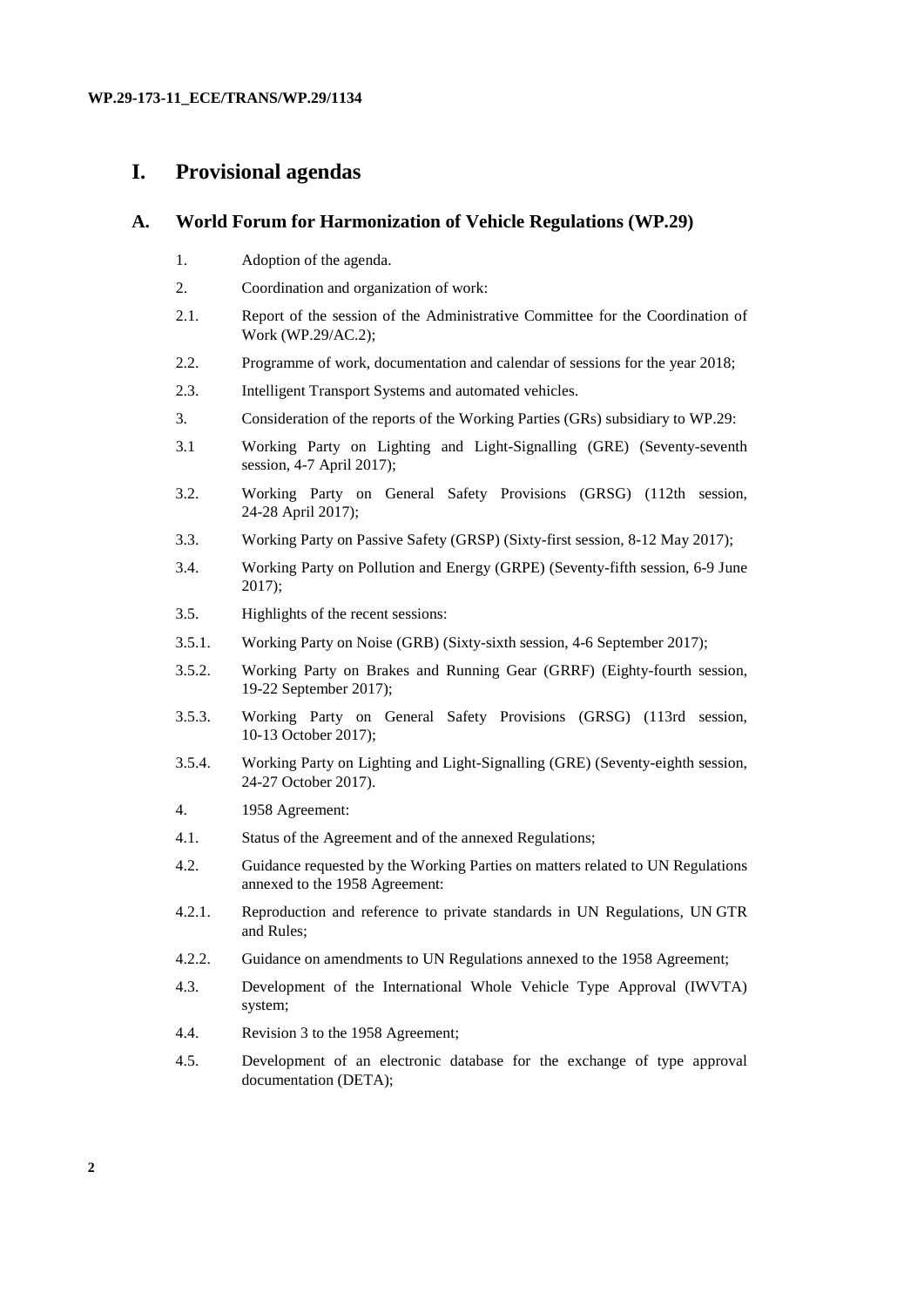4.6. Consideration of draft amendments to existing UN Regulations submitted by GRE:

Proposals not subject to presentation by the GRE Chair (A-Points):

- 4.6.1. Proposal for Supplement 10 to the 06 series of amendments to UN Regulation No. 48 (Installation of lighting and light-signalling devices);
- 4.7. Consideration of draft amendments to existing UN Regulations submitted by GRSG;

Proposals not subject to presentation by the GRSG Chair (A-Points):

- 4.7.1. Proposal for Supplement 6 to the 01 series of amendments to UN Regulation No. 43 (Safety glazing);
- 4.7.2. Proposal for Corrigendum 6 to Revision 3 of UN Regulation No. 43 (Safety glazing);
- 4.7.3. Proposal for Supplement 5 to the 04 series of amendments to UN Regulation No. 46 (Devices for indirect vision);
- 4.7.4. Proposal for Supplement 7 to the 01 series of amendments to UN Regulation No. 110 (CNG and LNG vehicles);
- 4.7.5. Proposal for Supplement 1 to the 02 series of amendments to UN Regulation No. 110 (CNG and LNG vehicles);
- 4.7.6. Proposal for Supplement 2 to the 01 series of amendments to UN Regulation No. 121 (Identification of controls, tell-tales and indicators);
- 4.7.7. Proposal for Corrigendum 1 to Revision 4 of Regulation No. 43 (Safety glazing);
- 4.8. Consideration of draft amendments to existing UN Regulations submitted by GRSP;

Proposals not subject to presentation by the GRSP Chair (A-Points):

- 4.8.1. Proposal for Supplement 5 to the 04 series of amendments to UN Regulation No. 12 (Steering mechanism);
- 4.8.2. Deleted;
- 4.8.3. Proposal for Supplement 10 to the 06 series of amendments and Supplement 2 to the 07 series of amendments to UN Regulation No. 16 (Safety-belts);
- 4.8.4. Proposal for Corrigendum 1 to the Revision 5 to UN Regulation No. 17 (Strength of seats);
- 4.8.5. Proposal for Supplement 4 to the 08 series of amendments to UN Regulation No. 17 (Strength of seats);
- 4.8.6. Proposal for Supplement 13 to the 04 series of amendments to UN Regulation No. 44 (Child Restraint Systems);
- 4.8.7. Proposal for Supplement 6 to UN Regulation No. 129 (Enhanced Child Restraint Systems);
- 4.8.8. Proposal for Supplement 3 to the 01 series of amendments to UN Regulation No. 129 (Enhanced Child Restraint Systems);
- 4.8.9. Proposal for Supplement 2 to the 02 series of amendments to UN Regulation No. 129 (Enhanced Child Restraint Systems);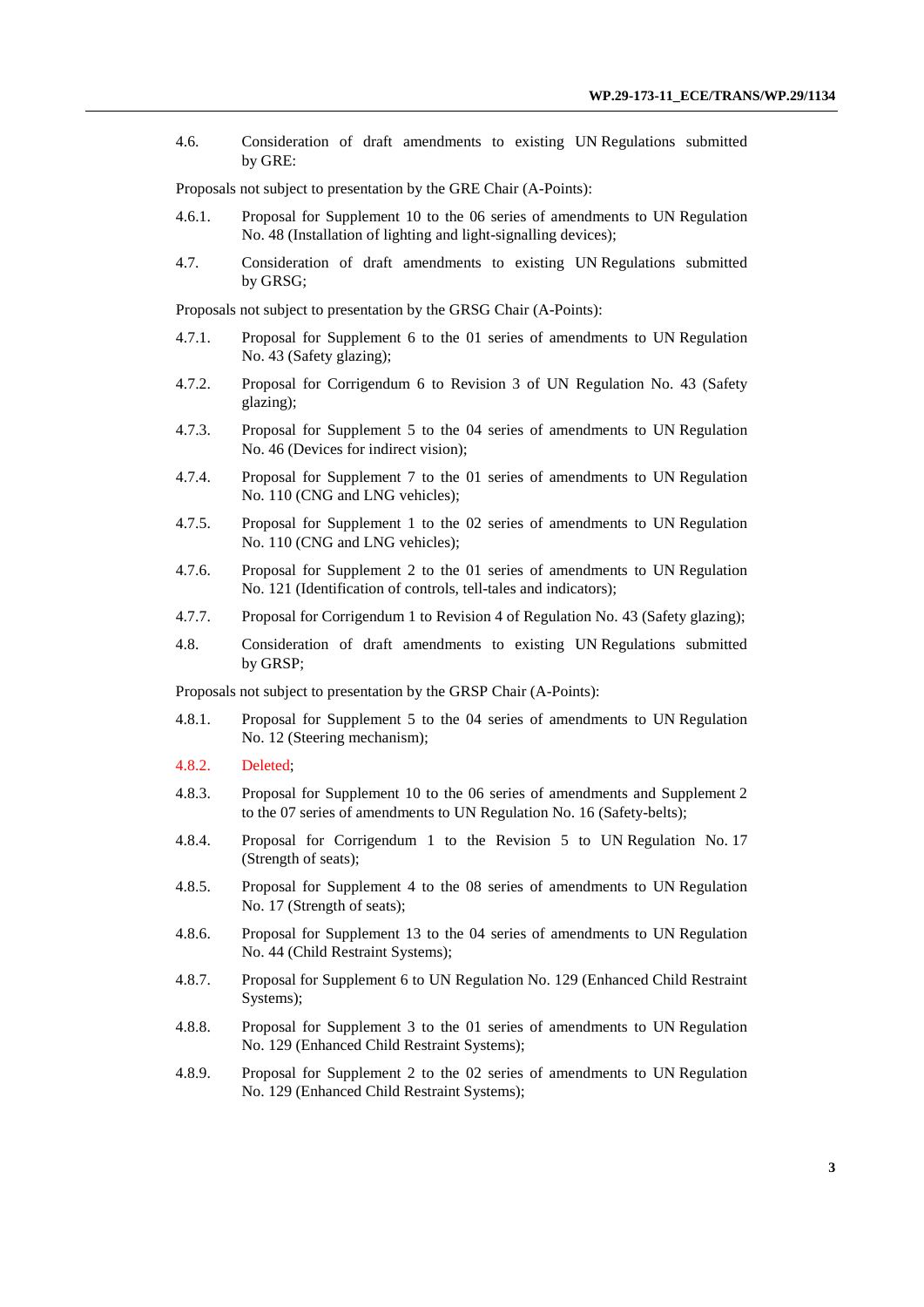4.8.10. Proposal for Supplement 3 to UN Regulation No. 134 (Hydrogen and Fuel Cells Vehicles (HFCV));

Proposals subject to presentation by the GRSP Chair:

- 4.8.11. Proposal for 08 series of amendments to UN Regulation No. 14 (Safety-belt anchorages);
- 4.9. Consideration of draft amendments to existing UN Regulations submitted by GRPE;

Proposals not subject to presentation by the GRPE Chair (A-Points):

- 4.9.1. Proposal for Supplement 9 to the 05 series of amendments to UN Regulation No. 49 (Compression ignition and positive ignition (LPG and CNG) engines));
- 4.9.2. Proposal for Supplement 5 to the 06 series of amendments to UN Regulation No. 49 (Compression ignition and positive ignition (LPG and CNG) engines));
- 4.10. Consideration of draft corrigenda to existing UN Regulations submitted by the secretariat, if any;
- 4.11. Consideration of pending proposals for amendments to existing UN Regulations submitted by the Working Parties subsidiary to the World Forum;
- 4.12. Consideration of proposals for new UN Regulations submitted by the Working Parties subsidiary to the World Forum;
- 4.12.1. Proposal for a new UN Regulation No. 0 on the International Whole Vehicle Type Approval;
- 4.12.2. Proposal for new UN Regulation No. XXX on Accident Emergency Call Systems (AECS);
- 4.12.3. Proposal for a new UN Regulation No. XXX on ISOFIX anchorage systems, ISOFIX top tether anchorages and i-Size seating positions;
- 4.13. Consideration of proposals for amendments to existing UN Regulations submitted by the Working Parties subsidiary to WP.29 for consideration at its November 2017 session.
- 5. 1998 Agreement:
- 5.1. Status of the Agreement, including the implementation of paragraph 7.1 of the Agreement;
- 5.2. Consideration of draft UN GTRs and/or draft amendments to established UN GTRs;
- 5.3. Consideration of technical regulations to be listed in the Compendium of Candidates for UN GTRs, if any;
- 5.4. Guidance, by consensus decision, on those elements of draft UN GTRs that have not been resolved by the Working Parties subsidiary to the World Forum, if any;
- 5.5. Implementation of the 1998 Agreement Programme of Work by the Working Parties subsidiary to the World Forum.
- 6. Exchange of views on national/regional rulemaking procedures and implementation of established UN Regulations and/or UN GTRs into national/regional law.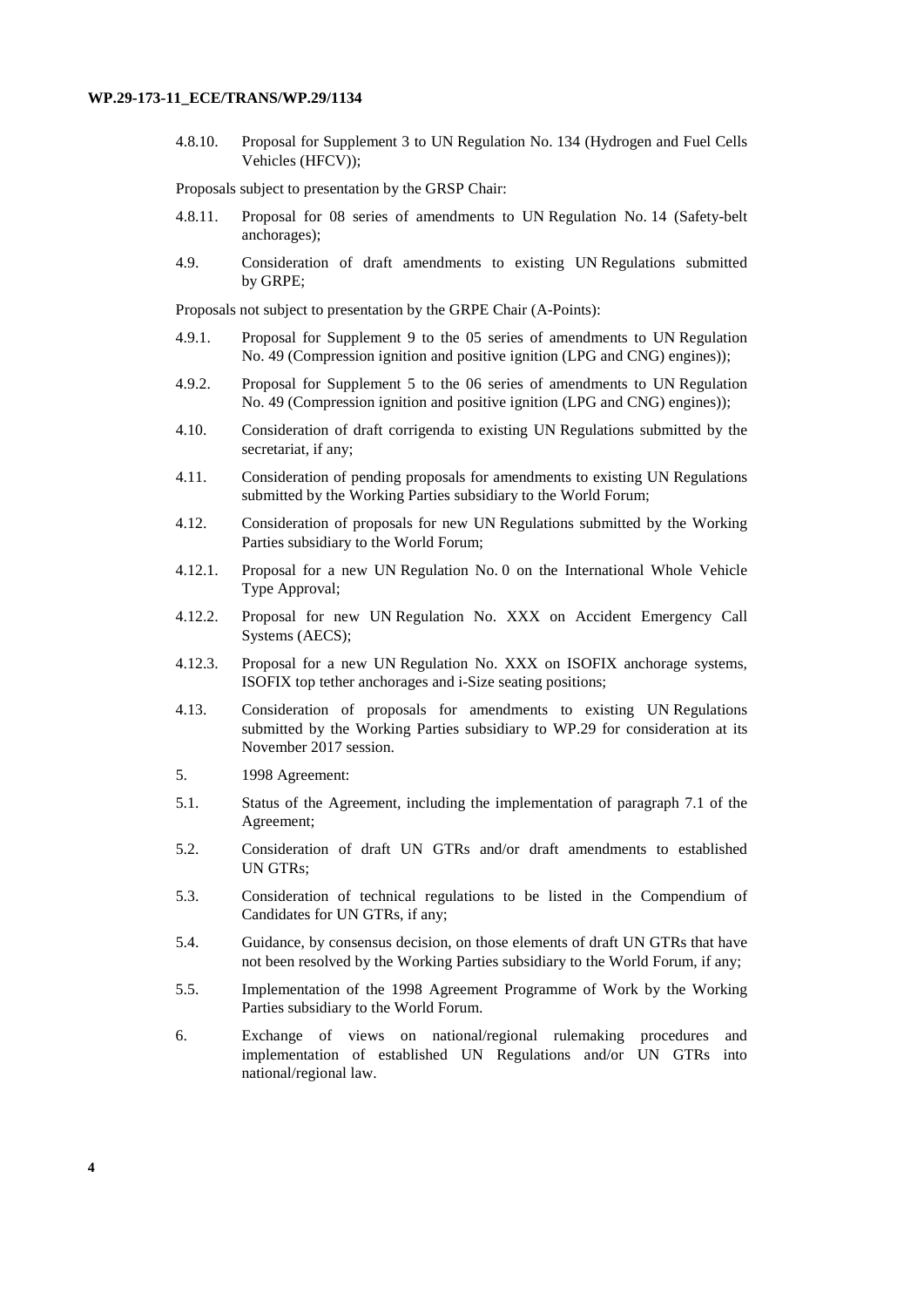- 7. 1997 Agreement (Periodical Technical Inspections):
- 7.1. Status of the Agreement;
- 7.2. Update of Rules Nos. 1 and 2;
- 7.3. Amendments to the 1997 Agreement;
- 7.4. Establishment of new Rules annexed to the 1997 Agreement.
- 8. Other business:
- 8.1. Exchange of information on enforcement of issues on defects and noncompliance, including recall systems;
- 8.2. Consistency between the provisions of the 1968 Vienna Convention and the technical provisions for vehicles of UN Regulations and UN GTRs adopted in the framework of the 1958 and 1998 Agreements;
- 8.3. Proposal for amendments to the Consolidated Resolution on the Construction of Vehicles (R.E.3);
- 8.4. Consideration of proposals for a new mutual resolution;
- 8.5. Consideration of proposals for amendments to the WP.29 Rules of Procedures;
- 8.6. Safer vehicles as the third pillar of the global plan for the decade of action for road safety;
- 8.7. [Documents for publication;](#page-16-0)
- 8.8. Election of officers for the year 2018.
- 9. Adoption of the report.

## **B. Administrative Committee of the 1958 Agreement (AC.1)**

- 10. Establishment of the Committee AC.1.
- 11. Proposals for amendments and corrigenda to existing UN Regulations and for new UN Regulations – Voting by AC.1.

## **C. Executive Committee of the 1998 Agreement (AC.3)**

- 12. Establishment of the Executive Committee AC.3.
- 13. Monitoring of the 1998 Agreement: Reports of the Contracting Parties on the transposition of UN GTRs and their amendments into their national/regional law.
- 14. Consideration and vote by AC.3 of draft UN GTRs and/or draft amendments to established UN GTRs:
- 14.1. Proposal for a new UN GTR on Electric Vehicle Safety (EVS);
- 14.2. Proposal for Amendment 3 to UN GTR No. 15 (Worldwide harmonized Light vehicles Test Procedures (WLTP));
- 14.3. Proposal for Corrigendum 2 to UN GTR No. 6 (Safety glazing);
- 15. Consideration of technical regulations to be listed in the Compendium of Candidates for UN GTRs, if any.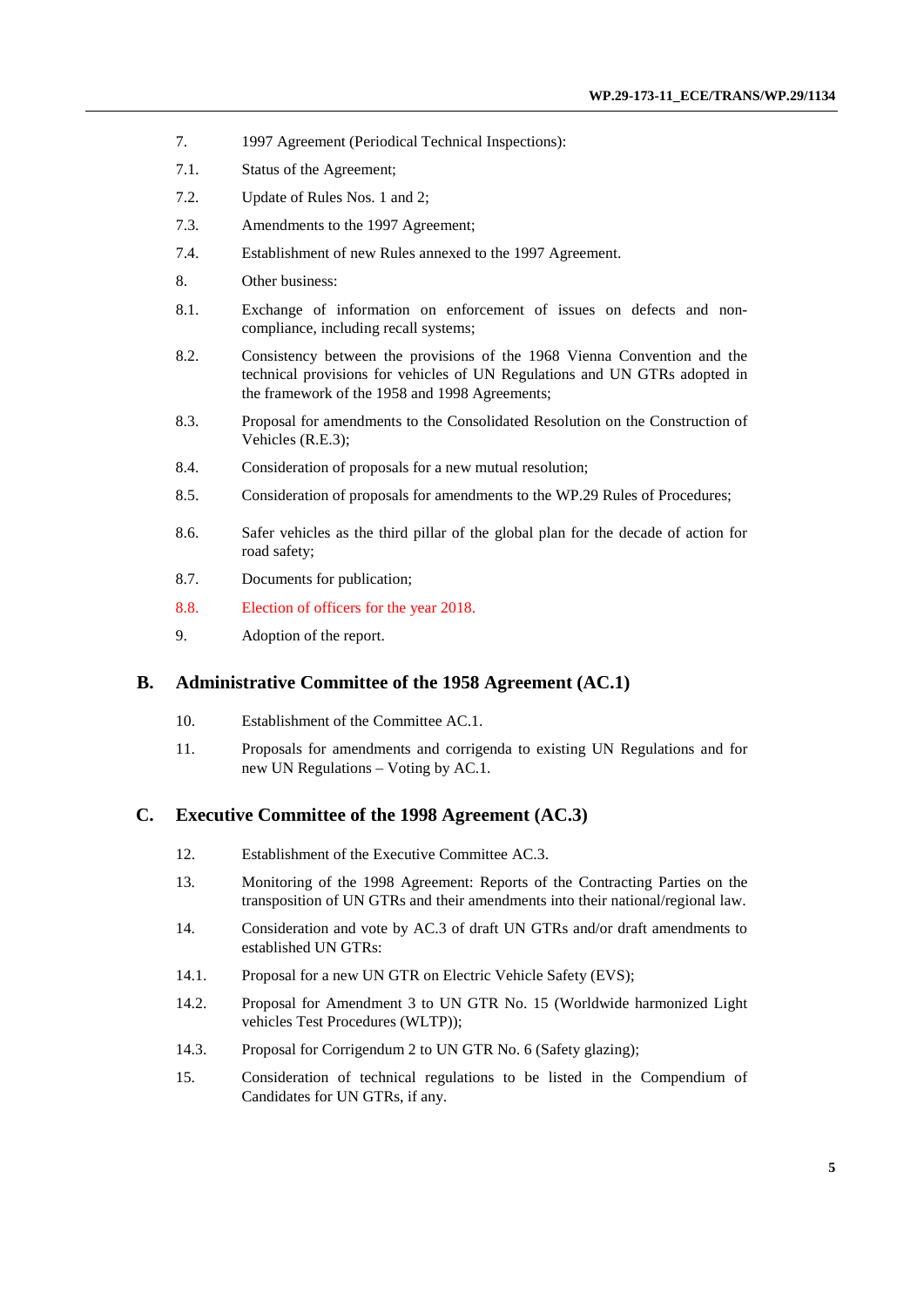- 16. Guidance, by consensus decision, on those elements of draft UN GTRs that have not been resolved by the Working Parties subsidiary to the World Forum, if any:
- 17. Exchange of information on new priorities to be included in the programme of work.
- 18. Progress on the development of new UN GTRs and of amendments to established UN GTRs:
- 18.1. UN GTR No. 2 (Worldwide Motorcycle emission Test Cycle (WMTC));
- 18.2. UN GTR No. 3 (Motorcycle braking);
- 18.3. UN GTR No. 6 (Safety glazing);
- 18.4. UN GTR No. 7 (Head restraints);
- 18.5. UN GTR No. 9 (Pedestrian safety);
- 18.6. UN GTR No. 13 (Hydrogen and Fuel Cell Vehicles (HFCV) Phase 2);
- 18.7. UN GTR No. 15 (Worldwide harmonized Light vehicle Test Procedures (WLTP)  $-$  Phase 2);
- 18.8. UN GTR No. 16 (Tyres);
- 18.9. Draft UN GTR on Electric Vehicles Safety (EVS);
- 18.10. Draft UN GTR on Quiet Road Transport Vehicles (QRTV);
- 18.11. Electric vehicles and the environment.
- 19. Items on which the exchange of views and data should continue or begin:
- 19.1. Harmonization of side impact;
- 19.2. Specifications for the 3-D H point machine;
- 20. Other business.
- 20.1. Proposal for amendments to Special Resolution No. 2

## **D. Administrative Committee of the 1997 Agreement (AC.4)**

- 21. Establishment of the Committee AC.4.
- 22. Amendments to Rules Nos. 1 and 2.
- 23. Establishment of new Rules annexed to the 1997 Agreement.
- 24. [Other business.](#page-24-0)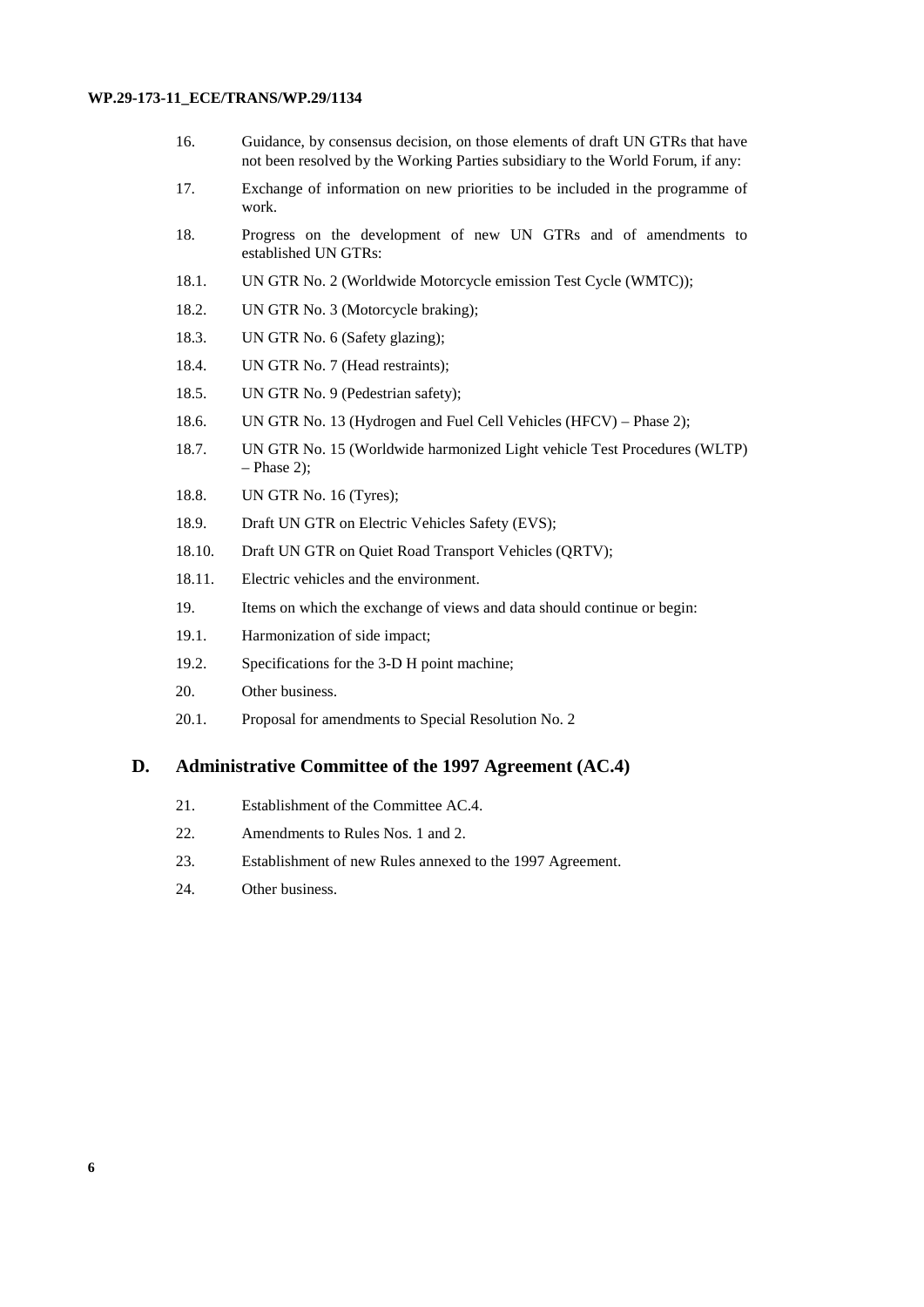## **II. Annotations and list of documents**

## **A. World Forum for Harmonization of Vehicle Regulations (WP.29)**

The new Director of the UNECE Sustainable Transport Division will open the session.

#### **1. Adoption of the agenda**

In accordance with Chapter III, Rule 7 of the Rules of Procedure of the World Forum for Harmonization of Vehicle Regulations (WP.29) (TRANS/WP.29/690, Amend. 1 and Amend. 2), the first item on the provisional agenda is the adoption of the agenda.

#### **Documentation**

| ECE/TRANS/WP.29/1134       | session | Annotated provisional agenda for the 173rd |  |  |
|----------------------------|---------|--------------------------------------------|--|--|
| ECE/TRANS/WP.29/1134/Add.1 |         |                                            |  |  |

WP.29-173-11 Consolidated Annotated provisional agenda

#### **2. Coordination and organization of work**

*2.1. Report of the session of the Administrative Committee for the Coordination of Work (WP.29/AC.2)*

The Chair of the Administrative Committee (WP.29/AC.2) will report on the discussions held during its 125th session and submit the recommendations of the Administrative Committee to the World Forum for consideration and adoption.

#### *2.2. Programme of work, documentation and calendar of sessions for the year 2018*

The World Forum may wish to consider the revised programme of work, including the list of documents and the list of informal working groups (IWGs). A calendar of sessions for the year 2018 will be submitted by the secretariat for its consideration.

#### **Documentation**

| ECE/TRANS/WP.29/2017/119     | Draft programme of work and Biennial<br>Evaluation 2018-2019       |
|------------------------------|--------------------------------------------------------------------|
| ECE/TRANS/WP.29/2017/1/Rev.2 | Revised programme of work                                          |
| WP.29-173-01                 | Calendar of sessions for the year 2018                             |
| WP.29-173-02                 | Working Parties, Informal Working Groups and<br>Chairmanship"      |
| WP.29-173-03                 | Tasks to be performed by the members of the<br>secretariat in 2018 |

## *2.3. Intelligent Transport Systems and automated vehicles*

The World Forum may wish to be informed about the development of the Intelligent Transport Systems (ITS). The IWG on ITS is expected to meet on Thursday, 15 November 2017, starting at 9.30 a.m.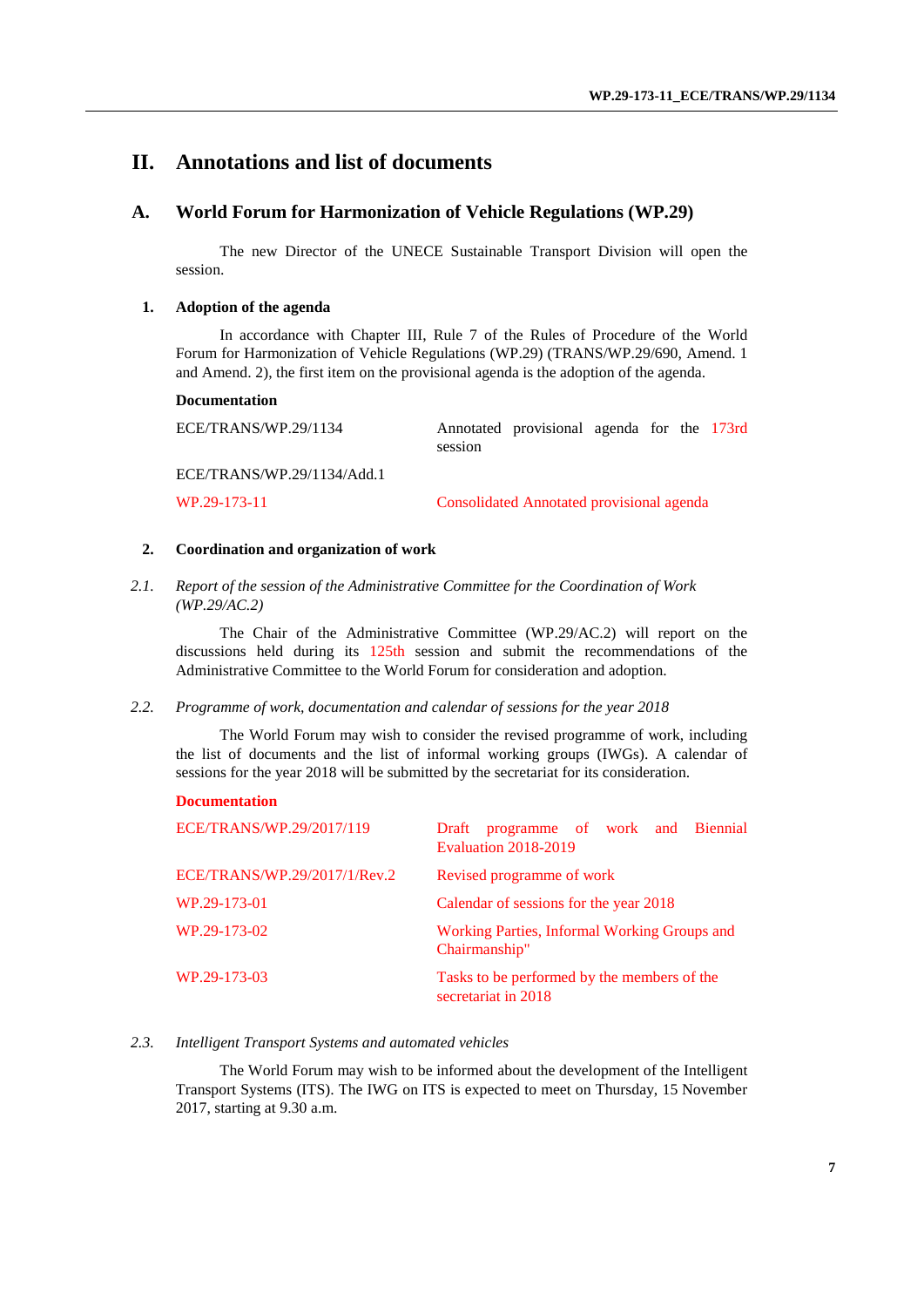The World Forum agreed to continue consideration of this matter. WP.29 is expected to consider the possible regulatory development for automated vehicles in the legal framework of both the 1958 and 1998 Agreements (ECE/TRANS/WP.29/1110, para. 16).

#### **Documentation**

ECE/TRANS/WP.29/2017/145 Proposal for the Definitions of Automated Driving under WP.29 and the General Principles for developing a UN Regulation on automated vehicles"

#### **3. Consideration of the reports of the Working Parties (GRs) subsidiary to WP.29**

The World Forum is expected to consider and approve the reports of the Working Parties on Lighting and Light-Signalling (GRE), General Safety Provisions (GRSG), Passive Safety (GRSP) and Pollution and Energy (GRPE).

*3.1. Working Party on Lighting and Light-Signalling (GRE) (Seventy-seventh session, 4-7 April 2017)*

#### **Documentation**

ECE/TRANS/WP.29/GRE/77 Report of the seventy-seventh session of GRE

*3.2. Working Party on General Safety Provisions (GRSG) (112th session, 24-28 April 2017)*

#### **Documentation**

ECE/TRANS/WP.29/GRSG/91 Report of the 112th session of GRSG

*3.3. Working Party on Passive Safety (GRSP) (Sixty-first session, 8-12 May 2017)*

## **Documentation**

ECE/TRANS/WP.29/GRSP/61 Report of the sixty-first session of GRSP

*3.4. Working Party on Pollution and Energy (GRPE) (Seventy-fifth session, 6-9 June 2017)*

## **Documentation**

ECE/TRANS/WP.29/GRPE/75 Report of the seventy-fifth session of GRPE

ECE/TRANS/WP.29/GRPE/75/Add.1

ECE/TRANS/WP.29/GRPE/75/Add.2

- *3.5. Highlights of the recent sessions*
- 3.5.1. Working Party on Noise (GRB) (Sixty-sixth session, 4-6 September 2017)

The Chair of GRB will report orally on the highlights of the session.

3.5.2. Working Party on Brakes and Running Gear (GRRF) (Eighty-fourth session, 19-22 September 2017)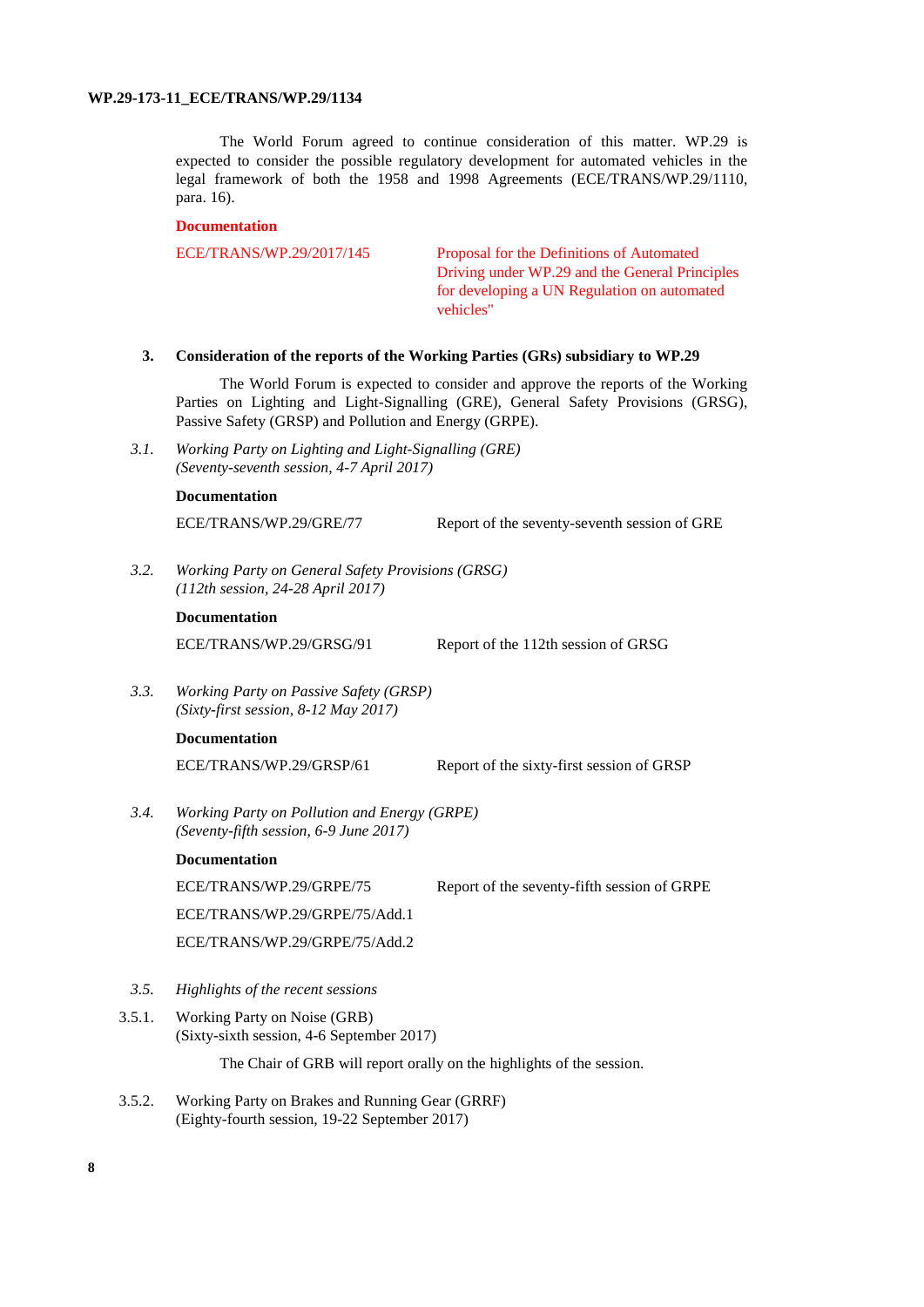The Chair of GRRF will report orally on the highlights of the session.

3.5.3. Working Party on General Safety Provisions (GRSG) (113th session, 10-13 October 2017)

The Chair of GRSG will report orally on the highlights of the session.

3.5.4. Working Party on Lighting and Light-Signalling (GRE) (Seventy-eighth session, 24-27 October 2017)

The Chair of GRE will report orally on the highlights of the session.

#### **4. 1958 Agreement**

*4.1. Status of the Agreement and of the annexed UN Regulations*

The secretariat will present the status of the Agreement and of the annexed UN Regulations on the basis of an updated version of ECE/TRANS/WP.29/343/Rev.25, which contains all information received by secretariat up to 20 October 2017. The modifications to the original status document will be available in the document "informal updated version of ECE/TRANS/WP.29/343/Rev.25". The documents will be available at the WP.29 website [\(http://www.unece.org/trans/main/wp29/wp29wgs/wp29gen/wp29fdocstts.html\)](http://www.unece.org/trans/main/wp29/wp29wgs/wp29gen/wp29fdocstts.html).

*4.2. Guidance requested by the Working Parties on matters related to UN Regulations annexed to the 1958 Agreement*

The World Forum may wish to consider and to provide guidance on any matter related to the 1958 Agreement at the request of the Chairs of the Working Parties subsidiary to WP.29.

4.2.1. Reproduction and reference to private standards in UN Regulations, UN GTRs and Rules

The World Forum agreed to continue consideration of this issue.

4.2.2. Guidance on amendments to UN Regulations annexed to the 1958 Agreement

The World Forum agreed to continue consideration of this issue affecting both the current version of the 1958 Agreement as well as its future Revision 3. WP.29 may wish to continue considerations on the update of the draft guidelines on amendments to UN Regulations at the November 2017 session.

#### **Documentation**

ECE/TRANS/WP.29/2017/107 Draft General Guidelines for United Nations regulatory procedures and transitional provisions in UN Regulations

ECE/TRANS/WP.29/2017/107/Corr.1

ECE/TRANS/WP.29/2017/107/Add.1

WP.29-173-14 Proposed amendments to "Guideline to Regulatory Procedures"

#### *4.3. Development of the International Whole Vehicle Type Approval (IWVTA) system*

The Chair of the Informal Working Group on IWVTA will report on the work progress made during the meetings of the group and of the two subgroups in charge of drafting the amendments to the Agreement and of drafting UN Regulation No. 0.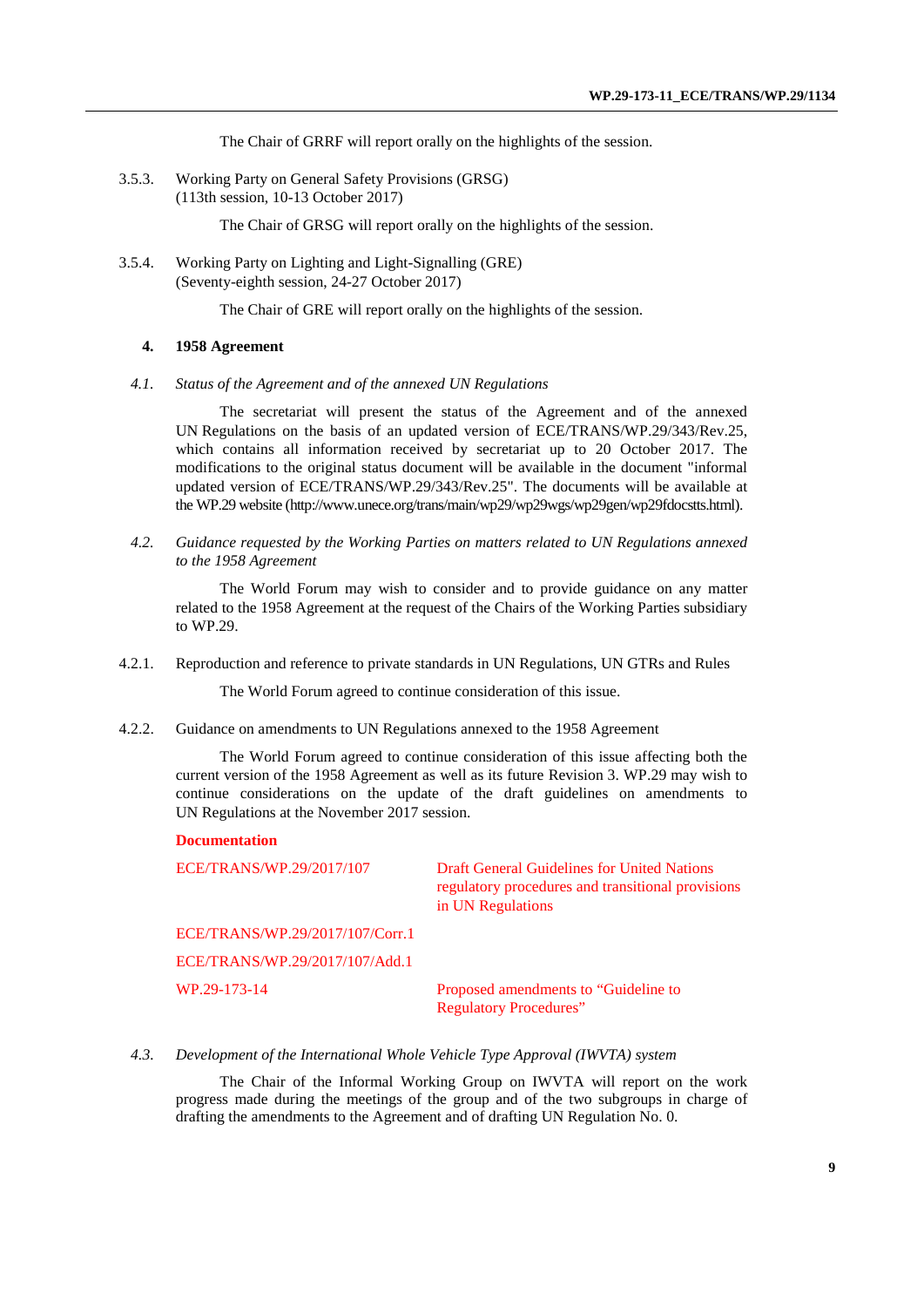## **Documentation**

| ECE/TRANS/WP.29/2017/108 | Draft UN Regulation No. 0 on uniform<br>provisions concerning the International Whole<br>Vehicle Type Approval    |
|--------------------------|-------------------------------------------------------------------------------------------------------------------|
| ECE/TRANS/WP.29/2017/109 | Explanation to UN Regulation No. 0 on the<br>International Whole Vehicle Type Approval -<br>questions and answers |
| WP.29-173-17             | WP.29 Informal Group on IWVTA (International<br>Whole Vehicle Type Approval) Phase 2                              |
| WP.29-173-18             | Report to $173^{\text{rd}}$ WP.29 session from the $25^{\text{th}}$<br><b>IWVTA</b> Informal Group meeting        |

## *4.4. Revision 3 to the 1958 Agreement*

The World Forum may wish to be informed on the implementation status of the Revision 3 of the 1958 Agreement.

| <b>Documentation</b>     |                                                                                                                                                                      |
|--------------------------|----------------------------------------------------------------------------------------------------------------------------------------------------------------------|
| E/ECE/TRANS/505/Rev.3    | Revision 3 of the 1958 Agreement                                                                                                                                     |
| ECE/TRANS/WP.29/2017/131 | Revision 3 of the 1958 Agreement $-$ questions<br>and answers (ECE/TRANS/WP.29/1131, para. 60<br>based on ECE/TRANS/WP.29/2017/55 as<br>amended by IWVTA-SG58-23-07) |
| WP.29-173-16             | Revision 3 of the 1958 Agreement – questions<br>and answers                                                                                                          |

*4.5. Development of an electronic database for the exchange of type approval documentation (DETA)*

The secretariat will report on activities related to the hosting of DETA by UNECE.

| <b>Documentation</b> |                                                                                                                                      |
|----------------------|--------------------------------------------------------------------------------------------------------------------------------------|
| WP.29-173-04         | Note on DETA following the call for donations<br>sent by the Executive Secretary to all<br>Contracting Parties of the 1958 Agreement |
| WP.29-173-13         | Proposal for a DETA interim solution                                                                                                 |
| WP.29-173-15         | DETA status – Ways forward                                                                                                           |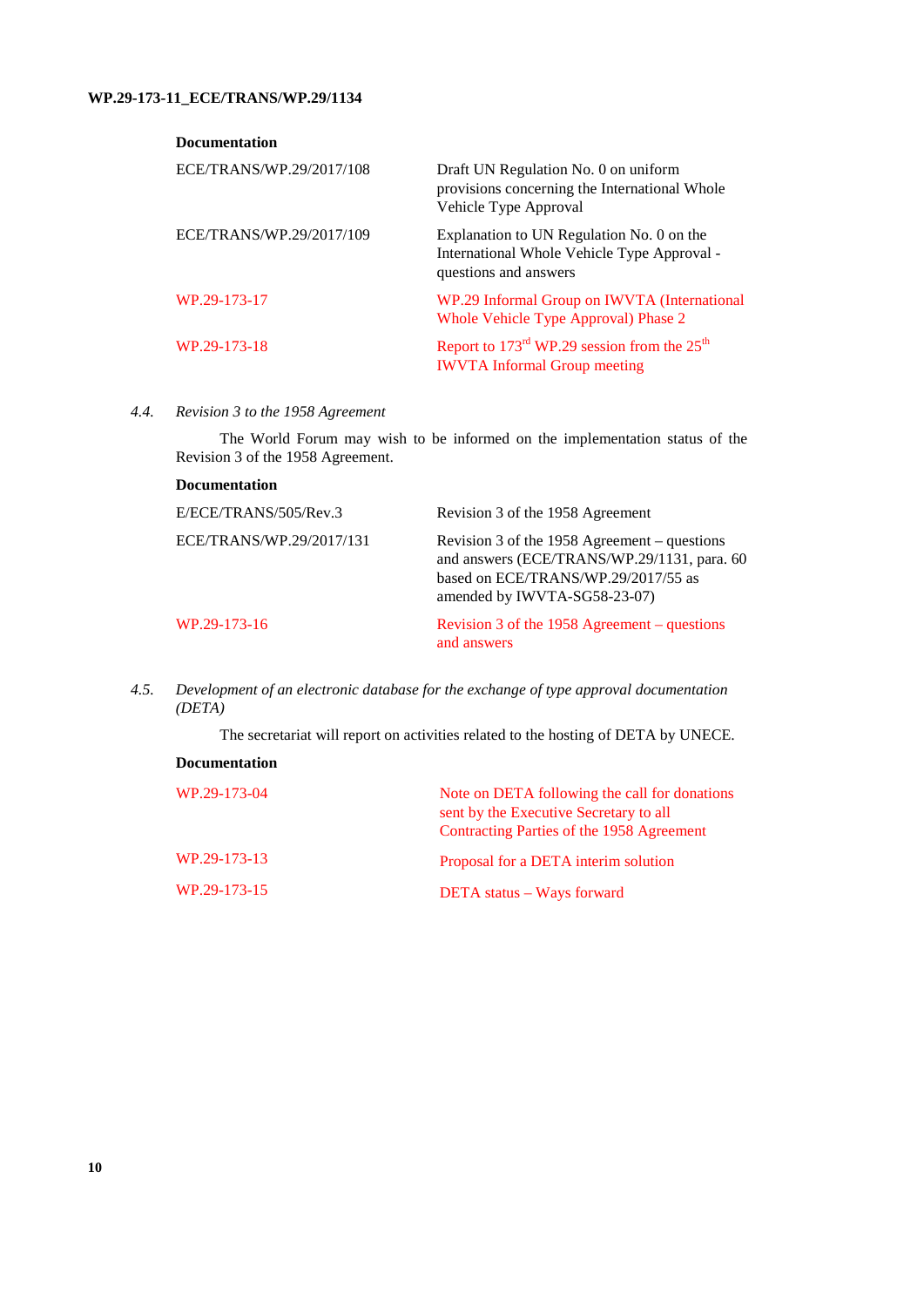*4.6. Consideration of draft amendments to existing UN Regulations submitted by GRE*

The World Forum will consider the following proposals and may decide to submit them to the Administrative Committee of the 1958 Agreement (AC.1) with recommendations on their adoption by vote.

Proposals not subject to presentation by the GRE Chair (A-Points):

4.6.1. ECE/TRANS/WP.29/2017/110 Proposal for Supplement 10 to the 06 series of amendments to UN Regulation No. 48 (Installation of lighting and light-signalling devices) (ECE/TRANS/WP.29/GRE/77, para. 19 and Annex II to the report)

## *4.7. Consideration of draft amendments to existing UN Regulations submitted by GRSG*

The World Forum will consider the following proposals and may decide to submit them to the Administrative Committee of the 1958 Agreement (AC.1) with recommendations on their adoption by vote.

Proposals not subject to presentation by the GRSG Chair (A-Points):

| 4.7.1. ECE/TRANS/WP.29/2017/111 | Proposal for Supplement 6 to the 01 series of<br>amendments to UN Regulation No. 43 (Safety<br>glazing)                      |
|---------------------------------|------------------------------------------------------------------------------------------------------------------------------|
|                                 | (ECE/TRANS/WP.29/GRSG/91, paras. 11-12,<br>based on ECE/TRANS/WP.29/GRSG/2017/6 and<br>ECE/TRANS/WP.29/GRSG/2017/8)          |
| 4.7.2. ECE/TRANS/WP.29/2017/112 | Proposal for Corrigendum 6 to Revision 3 of<br>UN Regulation No. 43 (Safety glazing)                                         |
|                                 | (ECE/TRANS/WP.29/GRSG/91, para. 13, as<br>reproduced in Annex II to the report)                                              |
| 4.7.3. ECE/TRANS/WP.29/2017/113 | Proposal for Supplement 5 to the 04 series of<br>amendments to UN Regulation No. 46 (Devices<br>for indirect vision)         |
|                                 | (ECE/TRANS/WP.29/GRSG/91, paras. 17, based<br>on ECE/TRANS/WP.29/GRSG/2017/2, as<br>amended by para. 17 of the report)       |
| 4.7.4. ECE/TRANS/WP.29/2017/114 | Proposal for Supplement 7 to the 01 series of<br>amendments to UN Regulation No. 110<br>(CNG and LNG vehicles)               |
|                                 | (ECE/TRANS/WP.29/GRSG/91, paras. 29-30,<br>based on ECE/TRANS/WP.29/GRSG/2017/4, as<br>reproduced in para. 29 of the report) |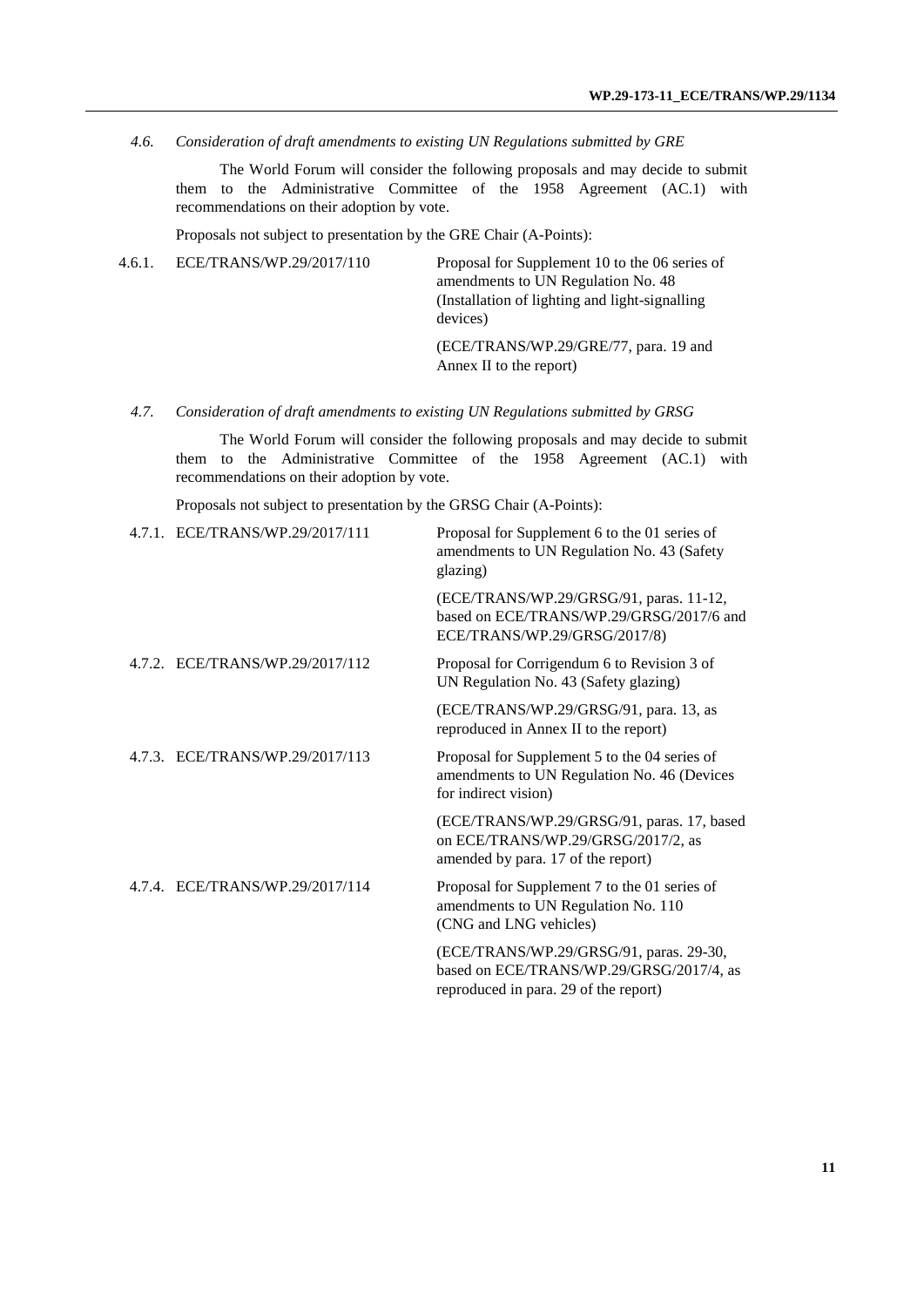|  | 4.7.5. ECE/TRANS/WP.29/2017/115 | Proposal for Supplement 1 to the 02 series of<br>amendments to UN Regulation No. 110<br>(CNG and LNG vehicles)                                                                                             |
|--|---------------------------------|------------------------------------------------------------------------------------------------------------------------------------------------------------------------------------------------------------|
|  |                                 | (ECE/TRANS/WP.29/GRSG/91, paras. 29-30,<br>based on ECE/TRANS/WP.29/GRSG/2017/4, as<br>reproduced in para. 29 of the report and on<br>ECE/TRANS/WP.29/GRSG/2017/9 as amended<br>by para. 30 of the report) |
|  | 4.7.6. ECE/TRANS/WP.29/2017/116 | Proposal for Supplement 2 to the 01 series of<br>amendments to UN Regulation No. 121<br>(Identification of controls, tell-tales and<br>indicators)                                                         |
|  |                                 | (ECE/TRANS/WP.29/GRSG/91, paras. 36-37,<br>based on ECE/TRANS/WP.29/GRSG/2016/17,<br>as amended by para. 36 of the report and<br>ECE/TRANS/WP.29/GRSG/2017/5 as<br>reproduced in Annex IV to the report)   |
|  | ECE/TRANS/WP.29/2017/116/Corr.1 |                                                                                                                                                                                                            |
|  | 4.7.7. ECE/TRANS/WP.29/2017/117 | Proposal for Corrigendum 1 to Revision 4 of<br>Regulation No. 43 (Safety glazing)                                                                                                                          |
|  |                                 | $TCT$ $TCD$ $\lambda$ $\lambda$ $IQ$ $\lambda$ $I/D$ $\lambda$ $\alpha$ $ICD$ $\alpha$ $\alpha$ $\alpha$ $\beta$<br>$\sim$                                                                                 |

(ECE/TRANS/WP.29/GRSG/91, para. 13, as reproduced in Annex II to the report)

amended by para. 16 to the report)

## *4.8. Consideration of draft amendments to existing UN Regulations submitted by GRSP*

The World Forum will consider the following proposals and may decide to submit it to the Administrative Committee of the 1958 Agreement (AC.1) with recommendations on their adoption by vote.

Proposals not subject to presentation by the GRSP Chair (A-Points):

| 4.8.1. ECE/TRANS/WP.29/2017/118 | Proposal for Supplement 5 to the 04 series of<br>amendments to UN Regulation No. 12 (Steering)<br>mechanism)                                              |
|---------------------------------|-----------------------------------------------------------------------------------------------------------------------------------------------------------|
|                                 | (ECE/TRANS/WP.29/GRSP/61, para. 12, based<br>on ECE/TRANS/WP.29/GRSP/2017/6, not<br>amended)                                                              |
| 4.8.2. Deleted                  |                                                                                                                                                           |
| 4.8.3. ECE/TRANS/WP.29/2017/120 | Proposal for Supplement 10 to the 06 series of<br>amendments and Supplement 2 to the 07 series<br>of amendments to UN Regulation No. 16<br>(Safety-belts) |
|                                 | (ECE/TRANS/WP.29/GRSP/61, para. 16, based<br>on ECE/TRANS/WP.29/GRSP/2017/9 as                                                                            |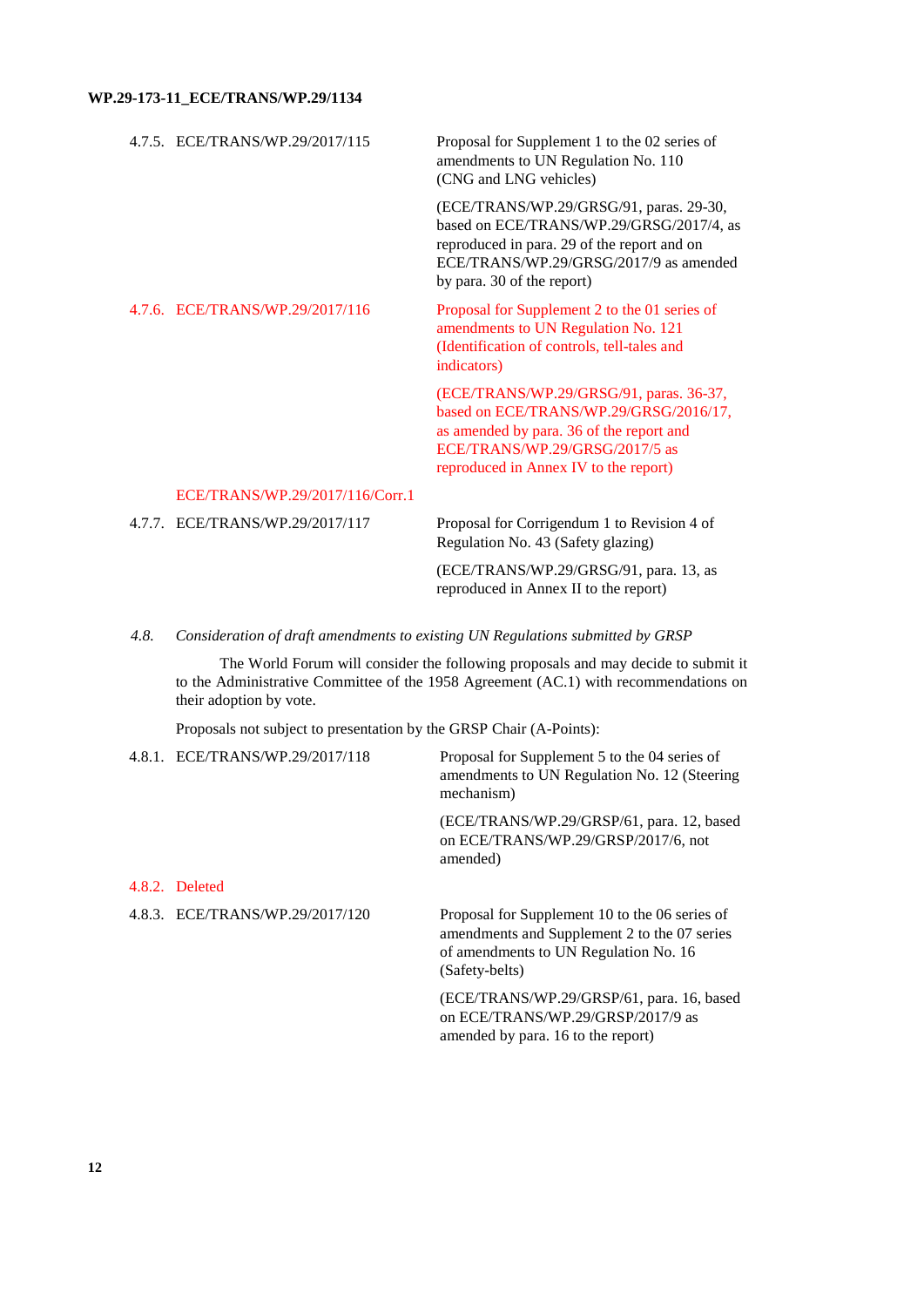| 4.8.4. ECE/TRANS/WP.29/2017/121 | Proposal for Corrigendum 1 to the Revision 5 to<br>UN Regulation No. 17 (Strength of seats)                                                                                                                                                                                                     |
|---------------------------------|-------------------------------------------------------------------------------------------------------------------------------------------------------------------------------------------------------------------------------------------------------------------------------------------------|
|                                 | (ECE/TRANS/WP.29/GRSP/61, para. 21, based<br>on GRSP-61-10, as reproduced in Annex IV to<br>the report)                                                                                                                                                                                         |
| 4.8.5. ECE/TRANS/WP.29/2017/122 | Proposal for Supplement 4 to the 08 series of<br>amendments to UN Regulation No. 17 (Strength<br>of seats)                                                                                                                                                                                      |
|                                 | (ECE/TRANS/WP.29/GRSP/61, para. 20, based<br>on ECE/TRANS/WP.29/GRSP/2017/12, as<br>amended by Annex IV to the report)                                                                                                                                                                          |
| 4.8.6. ECE/TRANS/WP.29/2017/123 | Proposal for Supplement 13 to the 04 series of<br>amendments to UN Regulation No. 44 (Child<br><b>Restraint Systems)</b>                                                                                                                                                                        |
|                                 | (ECE/TRANS/WP.29/GRSP/61, paras. 28, 29,30<br>and 44, based on<br>ECE/TRANS/WP.29/GRSP/2017/10, not<br>amended, ECE/TRANS/WP.29/GRSP/2017/13,<br>as amended by Annex V to the report, on<br>ECE/TRANS/WP.29/GRSP/2017/14, not<br>amended and on<br>ECE/TRANS/WP.29/GRSP/2017/4, not<br>amended) |
| 4.8.7. ECE/TRANS/WP.29/2017/124 | Proposal for Supplement 6 to UN Regulation<br>No. 129 (Enhanced Child Restraint Systems)                                                                                                                                                                                                        |
|                                 | (ECE/TRANS/WP.29/GRSP/61, para. 34, based<br>on GRSP-61-27, as reproduced by Annex VI to<br>the report)                                                                                                                                                                                         |
| 4.8.8. ECE/TRANS/WP.29/2017/125 | Proposal for Supplement 3 to the 01 series of<br>amendments to UN Regulation No. 129<br>(Enhanced Child Restraint Systems)                                                                                                                                                                      |
|                                 | (ECE/TRANS/WP.29/GRSP/61, paras. 34, 35<br>and 44, based on<br>ECE/TRANS/WP.29/GRSP/2017/11, as<br>amended by Annex VI to the report, on<br>ECE/TRANS/WP.29/GRSP/2017/15, as<br>amended by Annex VI to the report and on<br>ECE/TRANS/WP.29/GRSP/2017/4, not                                    |

amended)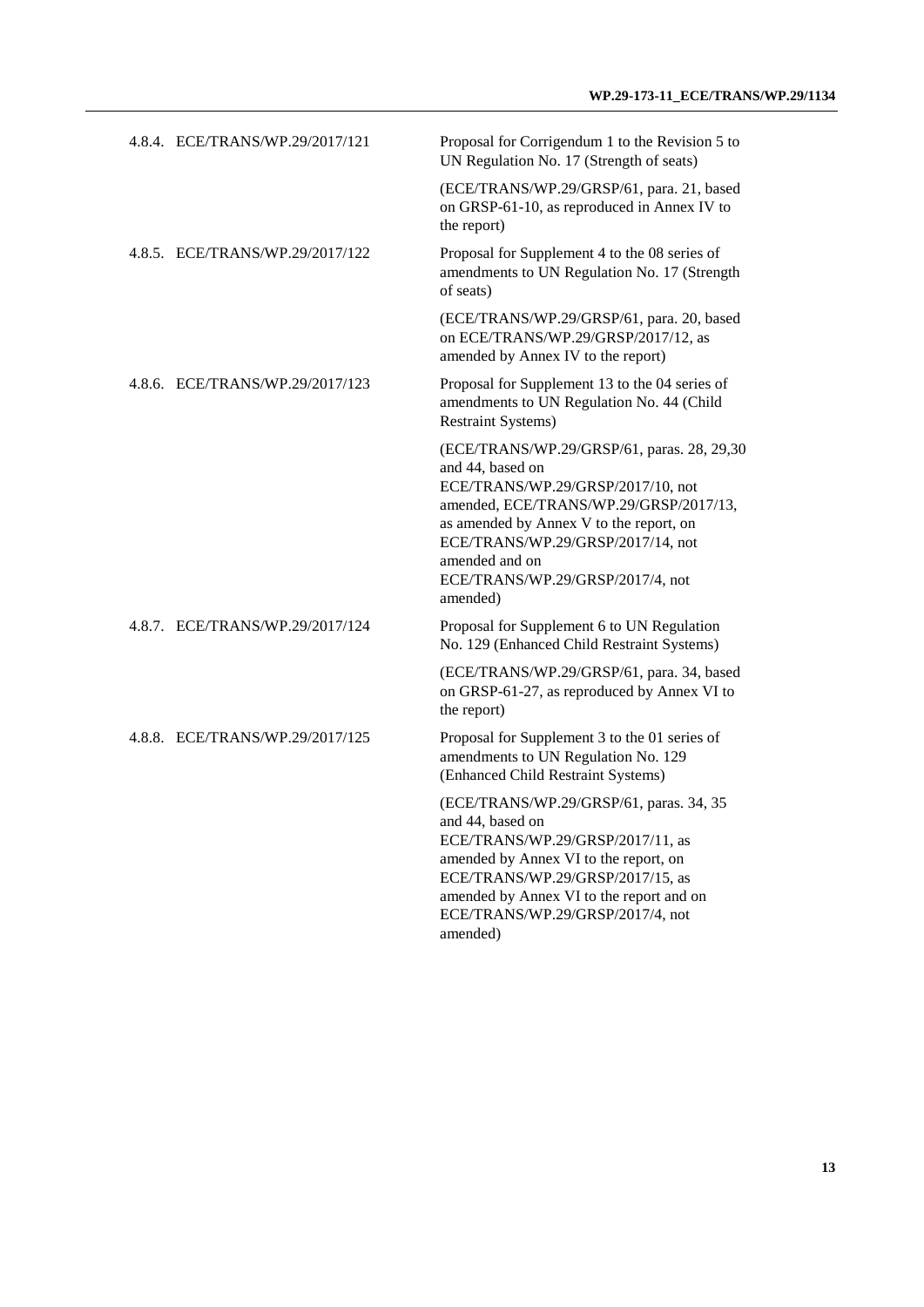| 4.8.9. ECE/TRANS/WP.29/2017/126                      | Proposal for Supplement 2 to the 02 series of<br>amendments to UN Regulation No. 129<br>(Enhanced Child Restraint Systems)                                                                                                                                               |
|------------------------------------------------------|--------------------------------------------------------------------------------------------------------------------------------------------------------------------------------------------------------------------------------------------------------------------------|
|                                                      | (ECE/TRANS/WP.29/GRSP/61, paras. 34, 35)<br>and 44 based on<br>ECE/TRANS/WP.29/GRSP/2017/11, as<br>amended by Annex VI to the report, on<br>ECE/TRANS/WP.29/GRSP/2017/16, as<br>amended by Annex VI to the report and on<br>ECE/TRANS/WP.29/GRSP/2017/4, not<br>amended) |
| 4.8.10. ECE/TRANS/WP.29/2017/127                     | Proposal for Supplement 3 to UN Regulation<br>No. 134 (Hydrogen and Fuel Cells Vehicles<br>(HFCV)                                                                                                                                                                        |
|                                                      | (ECE/TRANS/WP.29/GRSP/61, para. 39, based<br>on ECE/TRANS/WP.29/GRSP/2017/5, as<br>amended by Annex VII to the report)                                                                                                                                                   |
| Proposals subject to presentation by the GRSP Chair: |                                                                                                                                                                                                                                                                          |

| 4.8.11. ECE/TRANS/WP.29/2017/128 | Proposal for 08 series of amendments to<br>UN Regulation No. 14 (Safety-belt anchorages)                                                                                                       |
|----------------------------------|------------------------------------------------------------------------------------------------------------------------------------------------------------------------------------------------|
|                                  | (ECE/TRANS/WP.29/GRSP/61, paras. 13 and<br>14, based on ECE/TRANS/WP.29/GRSP/2017/8,<br>as amended by para. 13 to the report and on<br>GRSP-61-01 as reproduced by Annex III to the<br>report) |

## *4.9. Consideration of draft amendments to existing UN Regulations submitted by GRPE*

The World Forum will consider the following proposals and may decide to submit them to the Administrative Committee of the 1958 Agreement (AC.1) with recommendations on their adoption by vote.

Proposals not subject to presentation by the GRPE Chair (A-Points):

| 4.9.1. ECE/TRANS/WP.29/2017/129 | Proposal for Supplement 9 to the 05 series of<br>amendments to UN Regulation No. 49<br>(Compression ignition and positive ignition)<br>(LPG and CNG) engines))  |
|---------------------------------|-----------------------------------------------------------------------------------------------------------------------------------------------------------------|
|                                 | (ECE/TRANS/WP.29/GRPE/75, para. 22, based<br>on GRPE-74-08 as reproduced in Annex VI                                                                            |
| 4.9.2. ECE/TRANS/WP.29/2017/130 | Proposal for Supplement 5 to the 06 series of<br>amendments to UN Regulation No. 49<br>(Compression ignition and positive ignition<br>(LPG and CNG) engines))   |
|                                 | (ECE/TRANS/WP.29/GRPE/75, para. 21, based<br>on ECE/TRANS/WP.29/GRPE/2017/6 amended<br>by GRPE-74-08, GRPE-75-26 and GRPE-75-27<br>as reproduced in Addendum 1) |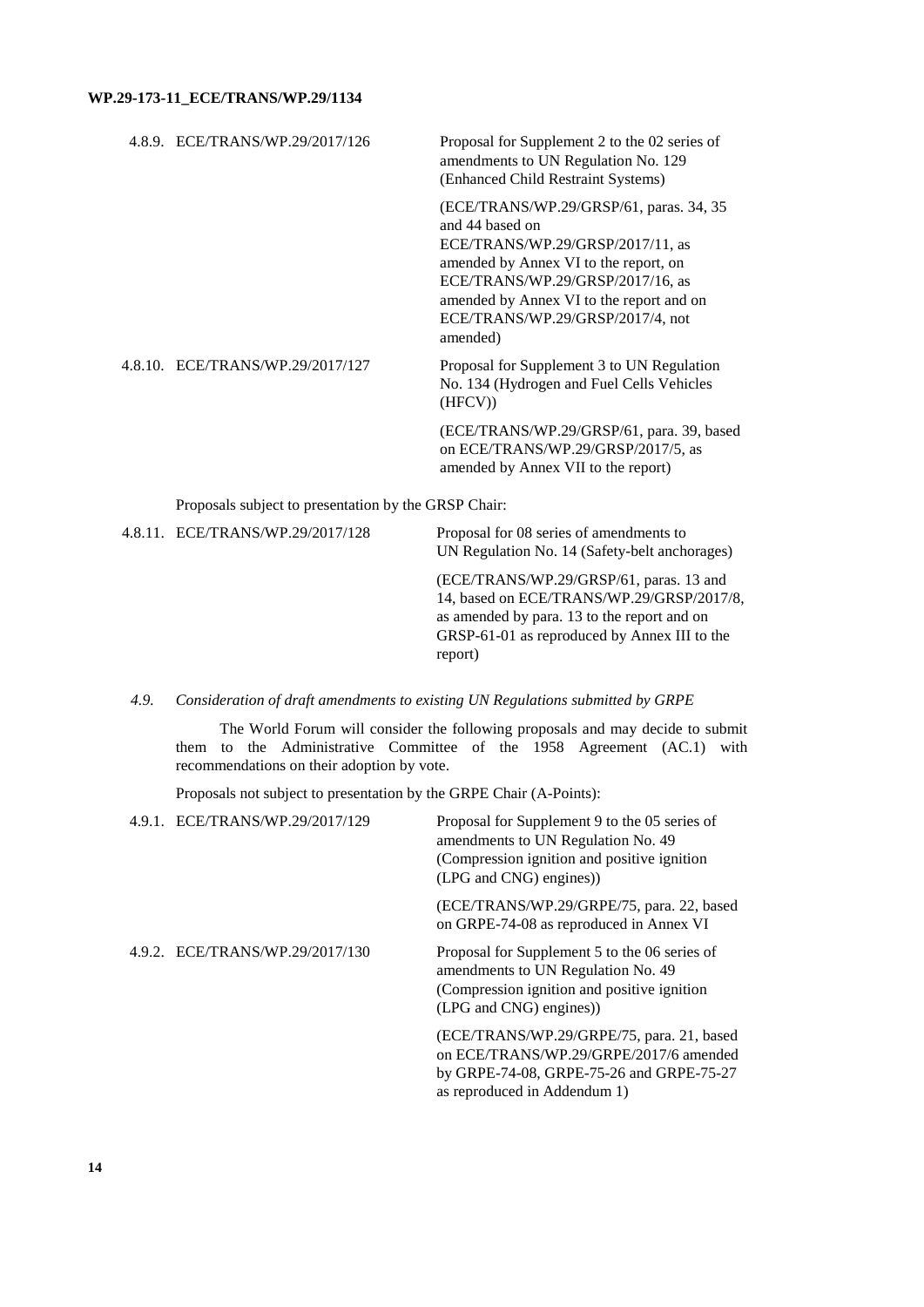- *4.10. Consideration of draft corrigenda to existing UN Regulations submitted by the secretariat, if any 4.11. Consideration of pending proposals for amendments to existing UN Regulations submitted*
- *by the Working Parties subsidiary to the World Forum*

No pending proposals have been deferred for consideration by WP.29 to its November 2017 session (ECE/TRANS/WP.29/1131)

*4.12. Consideration of proposals for new UN Regulations submitted by the Working Parties subsidiary to the World Forum*

|                                  | 4.12.1. ECE/TRANS/WP.29/2017/108 | Proposal for a new UN Regulation No. 0 on the<br>International Whole Vehicle Type Approval                                            |
|----------------------------------|----------------------------------|---------------------------------------------------------------------------------------------------------------------------------------|
| 4.12.2. ECE/TRANS/WP.29/2017/132 |                                  | Proposal for new UN Regulation No. XXX on<br>Accident Emergency Call Systems (AECS),                                                  |
|                                  |                                  | (ECE/TRANS/WP.29/GRSG/91, para. 41,<br>based on ECE/TRANS/WP.29/GRSG/2017/12,<br>as reproduced in GRSG-112-42)                        |
|                                  | 4.12.3. ECE/TRANS/WP.29/2017/133 | Proposal for a new UN Regulation No. XXX on<br>ISOFIX anchorage systems, ISOFIX top tether<br>anchorages and i-Size seating positions |
|                                  |                                  | (ECE/TRANS/WP.29/GRSP/61, para. 45, based<br>on ECE/TRANS/WP.29/GRSP/2017/7, as                                                       |

*4.13. Consideration of proposals for amendments to existing UN Regulations submitted by the Working Parties subsidiary to WP.29 for consideration at its November 2017 session*

No pending proposals have been deferred for consideration by WP.29 to its November 2017 session (ECE/TRANS/WP.29/1131)

amended by Annex VIII to the report)

## **5. 1998 Agreement**

*5.1. Status of the Agreement, including the implementation of paragraph 7.1 of the Agreement*

The secretariat will present an updated list of the Contracting Parties to the Agreement, the adopted UN GTRs, the technical regulations listed in the Compendium of Candidates and the status of the 1998 Agreement incorporating the comments received. A list of the priorities and items, which the World Forum and its subsidiary bodies are considering as exchanges of view, will also be presented, including the most recent information.

#### **Documentation**

| ECE/TRANS/WP.29/1073/Rev.20 | Status of the 1998 Agreement                                                                |
|-----------------------------|---------------------------------------------------------------------------------------------|
| WP.29-173-10                | Status of the 1998 Agreement of the global<br>registry and of the compendium of candidates* |
|                             | Situation on priorities and proposals to develop                                            |
|                             | UN GTRs as of 8 November 2017                                                               |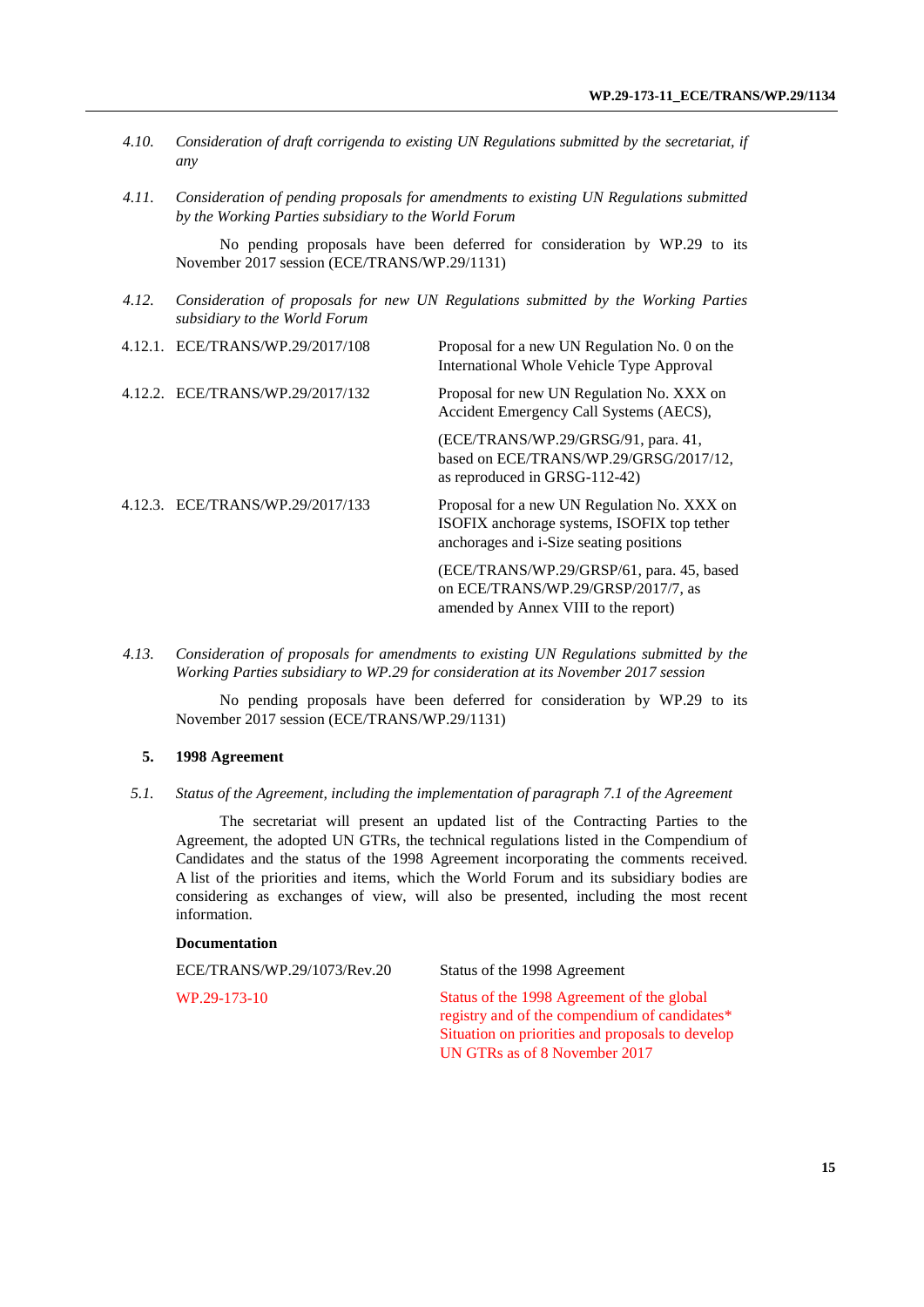- *5.2.-5.5. The World Forum may take note of agenda items 5.2 to 5.5 and may wish to decide that they be considered in detail by the Executive Committee of the 1998 Agreement (AC.3)*
	- **6. Exchange of views on national/regional rulemaking procedures and implementation of established UN Regulations and/or UN GTRs into national/regional law**

The World Forum agreed to keep this item on its agenda awaiting additional presentations.

#### **7. 1997 Agreement (Periodical Technical Inspections)**

The IWG on periodic technical inspection (PTI) is expected to meet on Thursday, 15 November 2017, starting at 14:30 p.m.

## *7.1. Status of the Agreement*

**Documentation**

The secretariat will present an updated document with the status of the Agreement including the status of the UN Rules annexed to the Agreement, the list of the Contracting Parties to the Agreement and of their Administrative Departments responsible for periodic technical inspection (PTI).

| ECE/TRANS/WP.29/1074/Rev.9 | Status of the 1997 Agreement                                                                                 |
|----------------------------|--------------------------------------------------------------------------------------------------------------|
| WP.29-173-06               | Report to WP.29 about results of the 8th meeting<br>of Informal Group on Periodical Technical<br>Inspections |

#### *7.2. Update of Rules Nos. 1 and 2*

The World Forum may wish to consider proposals for amendments of UN Rules Nos. 1 and 2 for their possible adoption by AC.4, if any.

#### *7.3. Amendments to the 1997 Agreement*

The World Forum may wish to be informed on the state of play of the proposal for amendments to the 1997 Agreement on Periodic Technical Inspections of wheeled vehicles

ECE/TRANS/WP.29/2017/92 Proposal for amendments to the 1997 Agreement

#### *7.4. Establishment of new Rules annexed to the 1997 Agreement*

The World Forum may wish to consider proposals for establishment of requirements for periodic technical inspections of gas-powered vehicles and of motor vehicles with electric and hybrid-electric propulsion system for their possible adoption by AC.4.

| ECE/TRANS/WP.29/2017/134 | Proposals for a new UN Rule [No. 3] on     |
|--------------------------|--------------------------------------------|
|                          | Periodical Technical Inspections of motor  |
|                          | vehicles using Compressed Natural Gas      |
|                          | (CNG) and/or Liquefied Natural Gas (LNG)   |
|                          | in their propulsion system                 |
|                          | (Based on ECE/TRANS/WP.29/2017/93 and      |
|                          | ECE/TRANS/WP.29/172-18)                    |
| ECE/TRANS/WP.29/2017/135 | Proposals for a new UN Rule [No. 4] on     |
|                          | Periodical Technical Inspections of motor  |
|                          | vehicles with electric and hybrid-electric |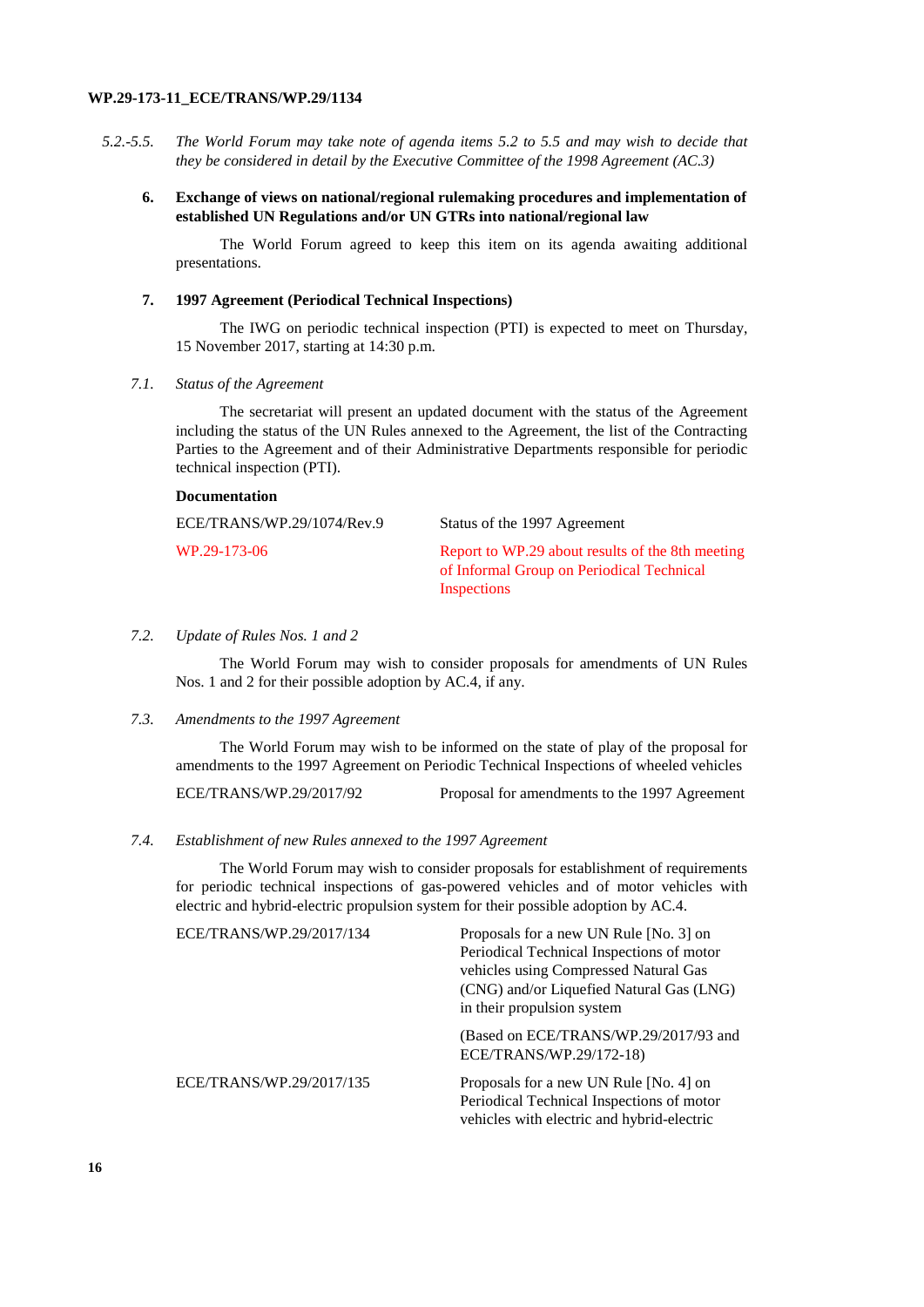propulsion system

(Based on ECE/TRANS/WP.29/172-19)

WP.29-173-12 Amendments to

ECE/TRANS/WP.29/2017/134

## **8. Other business**

*8.1. Exchange of information on enforcement of issues on defects and non-compliance, including recall systems*

The World Forum may wish to be informed about any development of the work of the IWG. (ECE/TRANS/WP.29/1108, para. 66).

#### **Documentation**

WP.29-173-07 Manipulation on EURO IV, EURO V and EURO VI trucks by suppression of AdBlue injection; Detection of manipulated trucks – situation mid of September 2017

*8.2. Consistency between the provisions of the 1968 Vienna Convention and the technical provisions for vehicles of UN Regulations and UN GTRs adopted in the framework of the 1958 and 1998 Agreements*

The World Forum may wish to be informed by the secretariat of the Working Party on Road Safety (WP.1) about any decision taken by WP.1 at its September 2017 session (ECE/TRANS/WP.29/1110, para. 73).

*8.3. Proposal for amendments to the Consolidated Resolution on the Construction of Vehicles (R.E.3)*

No proposals have been deferred for consideration by WP.29 to its November 2017 session.

<span id="page-16-0"></span>*8.4. Consideration of proposals for a new mutual resolution*

#### **Documentation**

ECE/TRANS/WP.29/2017/136 Proposal for a new Mutual Resolution (M.R.3) of the 1958 and the 1998 Agreements concerning Vehicle Interior Air Quality (VIAQ)

> (ECE/TRANS/WP.29/GRPE/75, para. 49, based on ECE/TRANS/WP.29/GRPE/2017/10 amended by GRPE-75-02-Rev.1 as reproduced in Addendum 2)

*8.5. Consideration of proposals for amendments to the WP.29 Rules of procedure*

The World Forum may wish to consider proposals for amendments to the rules of procedure of WP.29.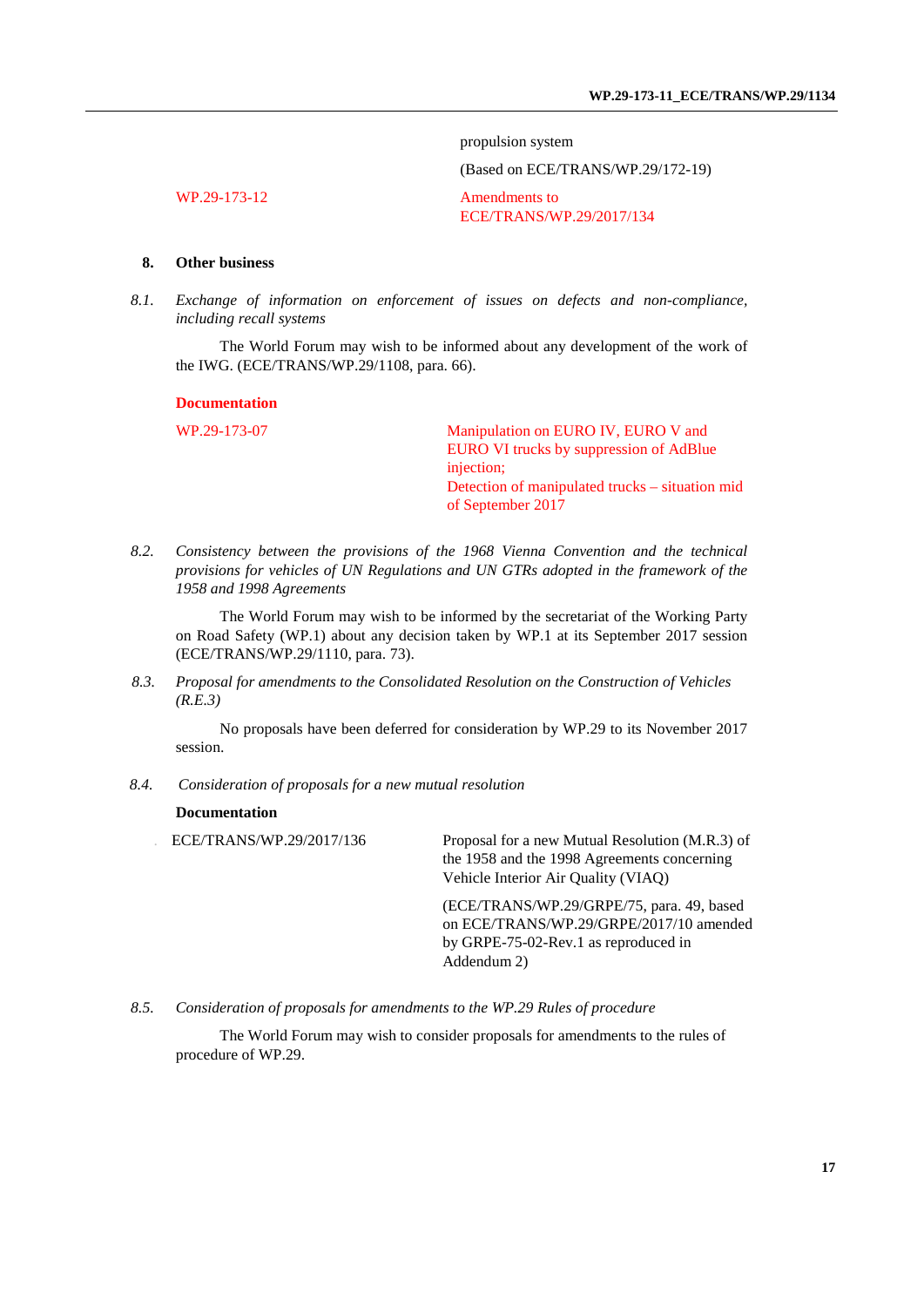#### **Documentation**

. ECE/TRANS/WP.29/2017/137 Proposal for amendments to the rules of procedure of WP.29

*8.6. Safer vehicles as the third pillar of the global plan for the decade of action for road safety*

The secretariat will report on the actions taken in the framework of the responsibilities of the World Forum regarding the third pillar (ECE/TRANS/WP.29/1095, para. 97).

#### **Documentation**

WP.29-173-08 The Inland Transport Committee and Road Safety – progress report of the UNECE Road Safety Action Plan (2011–2020)

### *8.7. Documents for publication*

The World Forum may wish to take note of the progress made on the translation of the authentic texts of UN Regulations adopted by WP.29 in March 2017 and entering into force in October 2017.

## *8.8. Election of officers for the year 2018*

In accordance with the terms of reference and rules of procedure, the World Forum shall elect the Chair and Vice-Chair for the year 2018.

#### **9. Adoption of the report**

In accordance with established practice, the World Forum will adopt the report on its 173rd session on the basis of a draft prepared by the secretariat.

The report shall also include sections on the:

- (a) Sixty-seventh session of the Administrative Committee (AC.1) of the 1958 Agreement;
- (b) Sixty-first session of the Executive Committee (AC.3) of the 1998 Agreement;
- (c) Tenth session of the Administrative Committee (AC.4) of the 1997 Agreement.

## **B. Administrative Committee of the 1958 Agreement (AC.1)**

#### **10. Establishment of the Committee AC.1**

The Administrative Committee shall be composed of all the Contracting Parties in accordance with the rules of procedure set out in Appendix 1 of the 1958 Agreement (E/ECE/324-E/ECE/TRANS/505/Rev.2, Article 1, para. 2).

### **11. Proposals for amendments and corrigenda to existing UN Regulations and for new UN Regulations – Voting by AC.1**

The Administrative Committee, according to the procedure indicated in Appendix 1, shall establish new UN Regulations and amendments to UN Regulations. Proposed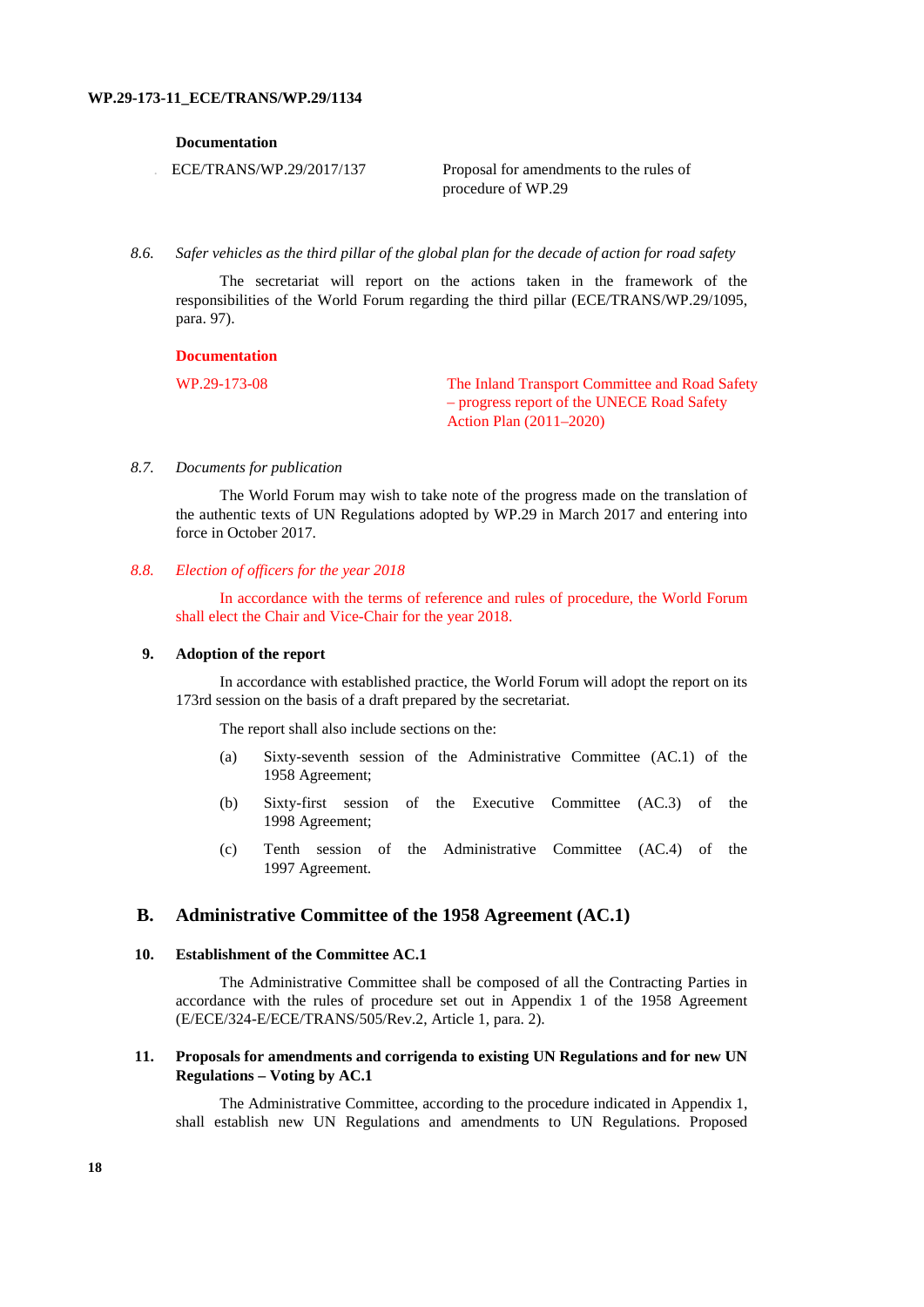UN Regulations and amendments to UN Regulations shall be voted on. Each country, Contracting Party to the Agreement applying the UN Regulation, shall have one vote. A quorum of not less than one-half of the Contracting Parties applying the UN Regulation is required for the purpose of taking decisions. For determining the quorum, regional economic integration organizations being Contracting Parties to the Agreement, vote with the number of votes of their member States. The representative of a regional economic integration organization may deliver the votes of its constituent sovereign countries, which apply the UN Regulation. Draft amendments to UN Regulations shall be established by a four-fifths majority of those present and voting (Article 12 and Appendix 1).

If all Contracting Parties to the Agreement agree, any UN Regulation adopted under the terms of the unamended Agreement may be treated as though it were a UN Regulation adopted under the terms of the amended Agreement (Article 15, para. 3).

AC.1 will vote on the proposed amendments and corrigenda to existing UN Regulations of agenda items 4.6 to 4.13, taking into account the recommendations of the World Forum.

## **C. Executive Committee of the 1998 Agreement (AC.3)**

### **12. Establishment of the Executive Committee AC.3**

The Executive Committee shall be composed of all the Contracting Parties in accordance with the rules of procedure set out in Annex B of the 1998 Agreement (ECE/TRANS/132 and Corr.1).

#### **Documentation**

WP.29-173-09 Establishment of the Executive Committee (AC.3) of the 1998 Agreement Fifty-first session

## **13. Monitoring of the 1998 Agreement: Reports of the Contracting Parties on the transposition of UN GTRs and their amendments into their national/regional law**

AC.3 agreed to continue consideration of this matter. Contracting Parties to the Agreement were invited to use the notification system developed by the secretariat for the annual reports on the transposition of UN GTRs and their amendments. Contracting Parties can use as a model the examples provided by the European Union, the Russian Federation and the United States of America (ECE/TRANS/WP.29/1102, paras. 96 and 97). The secretariat will contact the head of the delegations of the Contracting Parties with pending notifications to facilitate the notification process (ECE/TRANS/WP.29/1108, para. 78).

#### **Documentation**

| ECE/TRANS/WP.29/1073/Rev.20 | Status of the 1998 Agreement, including the<br>mandatory notifications by Contracting Parties to<br>the secretariat in accordance with article 7 of the<br>Agreement. This document was developed for the<br>first time in 2007 by the secretariat as the tool for<br>monitoring the Agreement. |
|-----------------------------|-------------------------------------------------------------------------------------------------------------------------------------------------------------------------------------------------------------------------------------------------------------------------------------------------|
| WP.29-173-10                | Status of the 1998 Agreement of the global<br>registry and of the compendium of candidates*<br>Situation on priorities and proposals to develop<br>UN GTRs as of 8 November 2017                                                                                                                |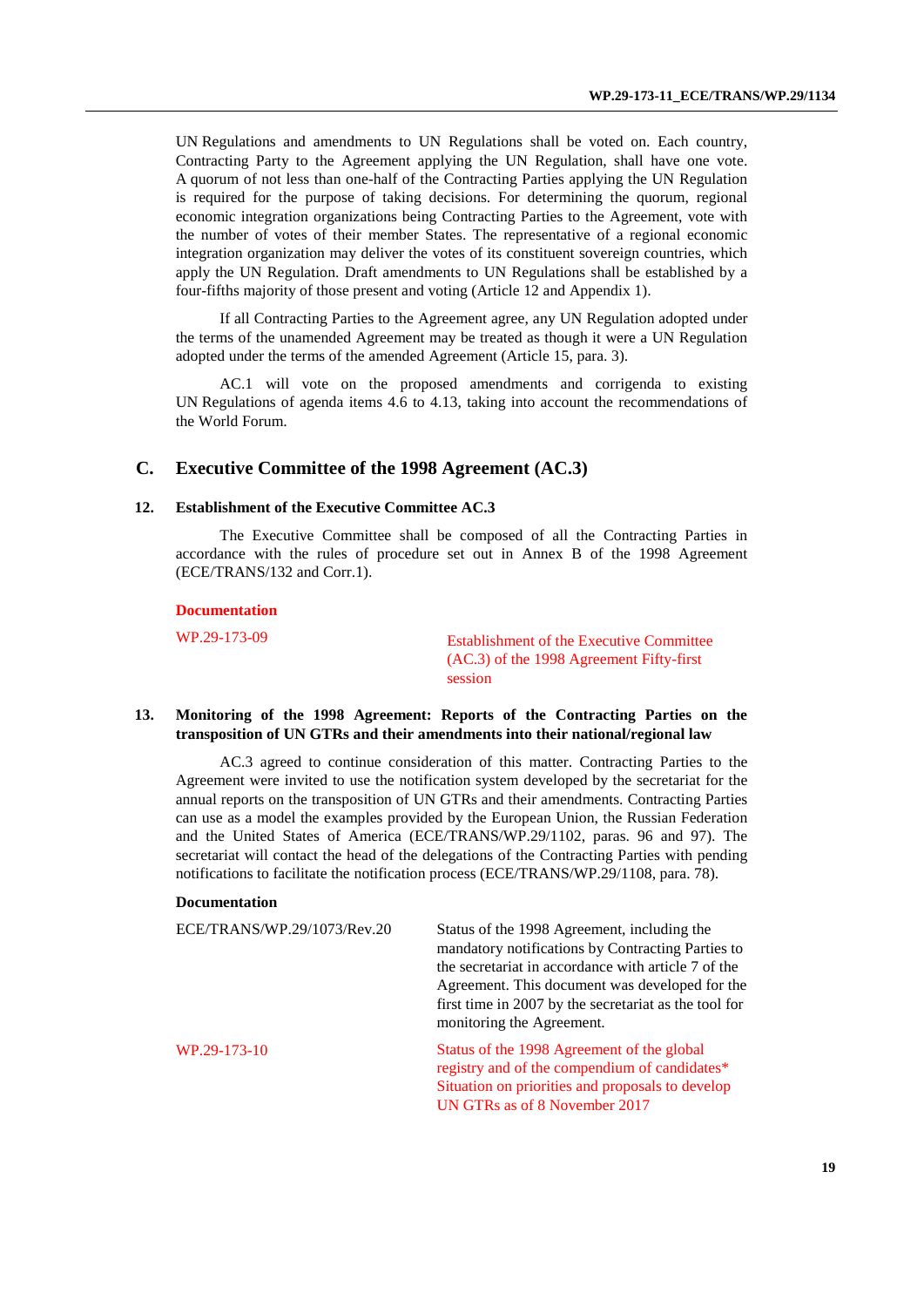#### **14. Consideration and vote by AC.3 of draft UN GTRs and/or draft amendments to established UN GTRs**

The Contracting Parties shall establish, through an Executive Committee consisting of all the Contracting Parties in conformity with the rules of procedure set out in Annex B and on the basis of the following articles and paragraphs, UN GTRs on safety, environmental protection, energy efficiency, and anti-theft performance of wheeled vehicles, equipment and parts which can be fitted and/or be used on wheeled vehicles (Article 1, para. 1.1.1).

Proposed new UN GTRs, as well as proposed amendments to established UN GTRs, shall be put to vote. Each country, Contracting Party to the Agreement, shall have one vote. A quorum consisting of not less than one-half of the Contracting Parties to the Agreement is required for the purpose of taking decisions. For determining the quorum, regional economic integration organizations and its member States being Contracting Parties to the Agreement shall be counted as one Contracting Party. The representative of a regional economic integration organization may deliver the votes of its constituent sovereign countries that are Contracting Parties to the Agreement (Annex B, Articles 3 and 5). New draft UN GTRs, as well as draft amendments to established UN GTRs, shall be established by a consensus vote of the Contracting Parties to the Agreement present and voting (Annex B, Article 7.2.).

*14.1. Proposal for a new UN GTR on Electric Vehicle Safety (EVS)*

| ECE/TRANS/WP.29/2017/138  | Proposal for a new UN GTR on Electric Vehicle<br>Safety (EVS)                                                        |
|---------------------------|----------------------------------------------------------------------------------------------------------------------|
|                           | (ECE/TRANS/WP.29/GRSP/61, para. 10, based on<br>ECE/TRANS/WP.29/GRSP/2017/2, as amended by<br>Annex II to the report |
| ECE/TRANS/WP.29/2017/139  | Final report of proposal for a new UN GTR on<br>Electric Vehicle Safety (EVS)                                        |
|                           | (ECE/TRANS/WP.29/GRSP/61, para. 10, based on<br>GRSP-61-09 as reproduced in Annex II to the report)                  |
| (ECE/TRANS/WP.29/AC.3/32) | Authorization to develop a new UN GTR on Electric<br>Vehicle Safety (EVS)                                            |
| WP.29-173-09              | Consideration and vote by AC.3                                                                                       |
|                           |                                                                                                                      |

*14.2. Proposal for Amendment 3 to UN GTR No. 15 (Worldwide harmonized Light vehicles Test Procedures (WLTP))*

| ECE/TRANS/WP.29/2017/140 | Proposal for Amendment 3 to UN GTR No. 15<br>(Worldwide harmonized Light vehicles Test<br>Procedures (WLTP)) |
|--------------------------|--------------------------------------------------------------------------------------------------------------|
|                          | (ECE/TRANS/WP.29/GRPE/75, para. 11, based on<br>ECE/TRANS/WP.29/GRPE/2017/9 as amended by<br>Annex $IV$ )    |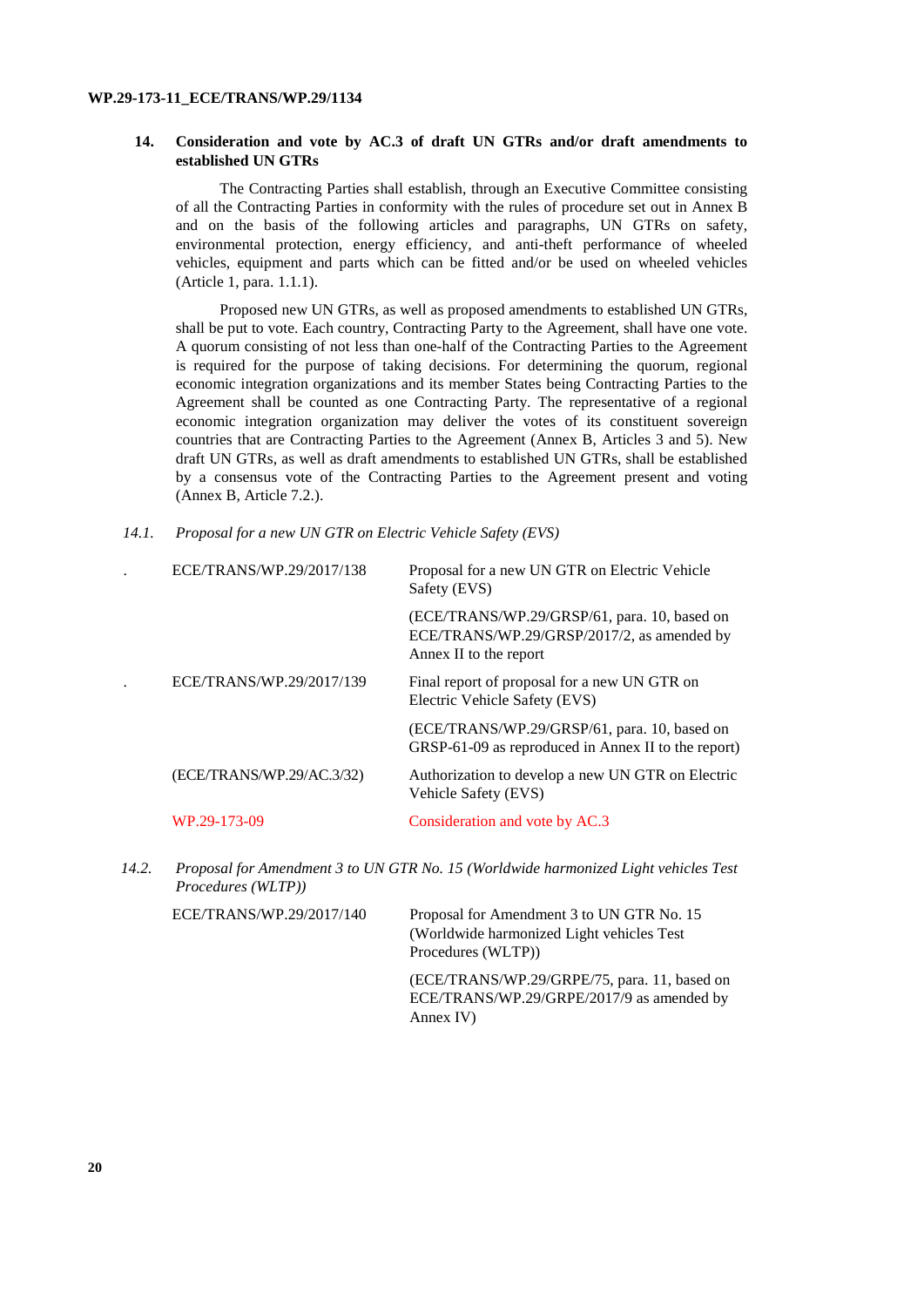| ECE/TRANS/WP.29/2017/141 | Technical report on the development of Amendment 3<br>to UN GTR No. 15 (Worldwide harmonized Light<br>vehicles Test Procedures (WLTP)) |
|--------------------------|----------------------------------------------------------------------------------------------------------------------------------------|
|                          | (ECE/TRANS/WP.29/GRPE/75, para. 11, based on<br>GRPE-75-07 as reproduced in Annex V)                                                   |
| ECE/TRANS/WP.29/AC.3/44  | Authorization to develop Phase 2 of WLTP                                                                                               |
| WP.29-173-09             | Consideration and vote by AC.3                                                                                                         |
|                          |                                                                                                                                        |

*14.3. Proposal for Corrigendum 2 to UN GTR No. 6 (Safety Glazing)*

| ECE/TRANS/WP.29/2017/142 | Proposal for Corrigendum 2 to UN GTR No. 6<br>(Safety glazing)               |
|--------------------------|------------------------------------------------------------------------------|
|                          | (ECE/TRANS/WP.29/GRSG/91, para. 45, based on<br>ECE/TRANS/WP.29/GRSG/2017/7) |
| WP.29-173-09             | Consideration and vote by AC.3                                               |

## **15. Consideration of technical regulations to be listed in the Compendium of Candidates for UN GTRs, if any**

The Executive Committee should, at the request of any Contracting Party, vote on the listing in the Compendium of Candidates of any national or regional technical regulation, in accordance with the procedure set up in para. 7 of Annex B to the Agreement (ECE/TRANS/132 and Corr.1). A quorum consisting of not less than one-half of the Contracting Parties to the Agreement is required for the purpose of taking a vote (Annex B, Article 5).

## **16. Guidance, by consensus decision, on those elements of draft UN GTRs that have not been resolved by the Working Parties subsidiary to the World Forum, if any**

WP.29 and AC.3 agreed to give guidance by consensus on pending issues of the draft UN GTRs and to its amendments to which the corresponding Working Party has been unable to find a solution (ECE/TRANS/WP.29/1085, para. 78).

## **17. Exchange of information on new priorities to be included in the programme of work**

AC.3 requested chairs of working groups and Contracting Party representatives to provide their feedback on WP.29-172-31 by 15 August 2017, to allow the secretariat to distribute it with an official symbol for the November 2017 session (ECE/TRANS/WP29/1131, para. 126).

#### **Documentation**

ECE/TRANS/WP.29/2017/144 Programme of work (PoW) under the 1998 Agreement

## **18. Progress on the development of new UN GTRs and of amendments to established UN GTRs**

The Executive Committee may wish to review the work progress of the Working Parties subsidiary to the World Forum on proposals for new UN GTRs and on the development of established UN GTRs listed in the programme of work (ECE/TRANS/WP.29/1106, paras. 95-106 and Annex IV). Only the documents of the provisional agenda that are not in brackets require consideration and possible adoption by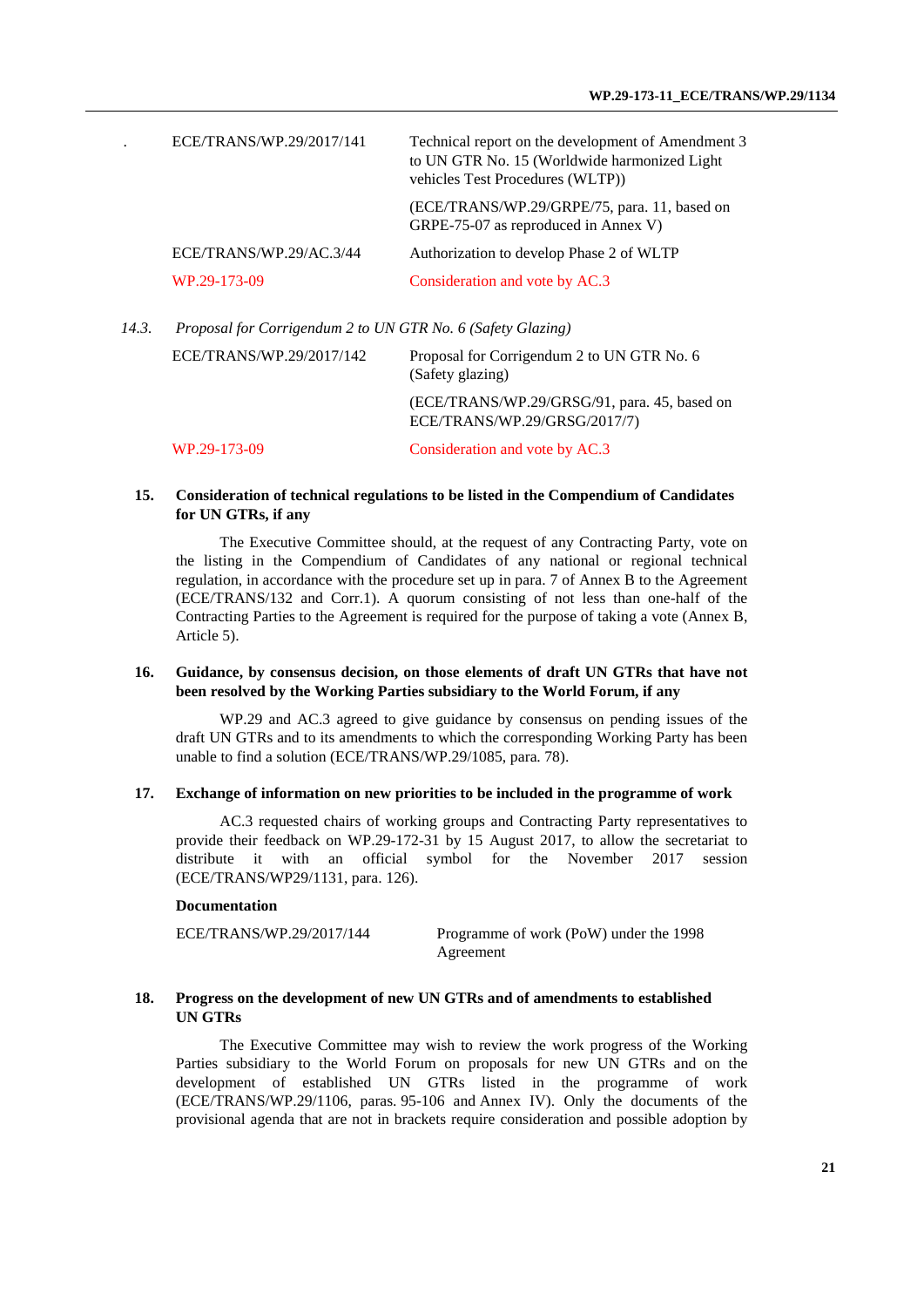AC.3. The documents of the provisional agenda in brackets are mentioned as reference documents and, therefore, do not require consideration by the Executive Committee (AC.3).

*18.1. UN GTR No. 2 (Worldwide Motorcycle emission Test Cycle (WMTC))*

|       | <b>Documentation</b>              |                                                                                                                                                                                                         |
|-------|-----------------------------------|---------------------------------------------------------------------------------------------------------------------------------------------------------------------------------------------------------|
|       | (ECE/TRANS/WP.29/AC.3/36/Rev.1)   | Authorization to develop amendments to<br>UN GTR No. 2 and to develop new UN GTRs<br>and UN Regulations in the area of Environmental<br>and Propulsion unit Performance Requirements                    |
|       | (ECE/TRANS/WP.29/2015/113)        | Proposal for an authorization to develop<br>amendments to UN GTR No. 2 and to develop<br>new UN GTRs and UN Regulations in the area of<br>Environmental and Propulsion unit Performance<br>Requirements |
|       | (ECE/TRANS/WP.29/AC.3/36)         | Authorization to develop amendments to<br>UN GTR No. 2 (EPPR) for light vehicles                                                                                                                        |
| 18.2. | UN GTR No. 3 (Motorcycle braking) |                                                                                                                                                                                                         |
|       | <b>Documentation</b>              |                                                                                                                                                                                                         |
|       | (ECE/TRANS/WP.29/AC.3/47)         | Authorisation to develop Amendment 3 to<br>UN GTR No. 3                                                                                                                                                 |
| 18.3. | UN GTR No. 6 (Safety glazing)     |                                                                                                                                                                                                         |
|       | <b>Documentation</b>              |                                                                                                                                                                                                         |
|       | (ECE/TRANS/WP.29/AC.3/41)         | Authorization to develop amendments to<br>UN GTR No. 6                                                                                                                                                  |
| 18.4. | UN GTR No. 7 (Head restraints)    |                                                                                                                                                                                                         |
|       | <b>Documentation</b>              |                                                                                                                                                                                                         |
|       | (ECE/TRANS/WP.29/2014/86)         | Fourth progress report                                                                                                                                                                                  |
|       | (ECE/TRANS/WP.29/2012/34)         | Third progress report                                                                                                                                                                                   |
|       | (ECE/TRANS/WP.29/2011/86)         | Second progress report                                                                                                                                                                                  |
|       | (ECE/TRANS/WP.29/2010/136)        | First progress report                                                                                                                                                                                   |
|       | (ECE/TRANS/WP.29/AC.3/25)         | Authorization to develop the amendment                                                                                                                                                                  |
|       | (ECE/TRANS/WP.29/AC.3/25/Rev.1)   | Revised authorization to develop the amendment                                                                                                                                                          |
| 18.5. | UN GTR No. 9 (Pedestrian safety)  |                                                                                                                                                                                                         |
|       | <b>Documentation</b>              |                                                                                                                                                                                                         |

ECE/TRANS/WP.29/AC.3/45 Proposal for authorization to develop an

amendment to UN GTR No. 9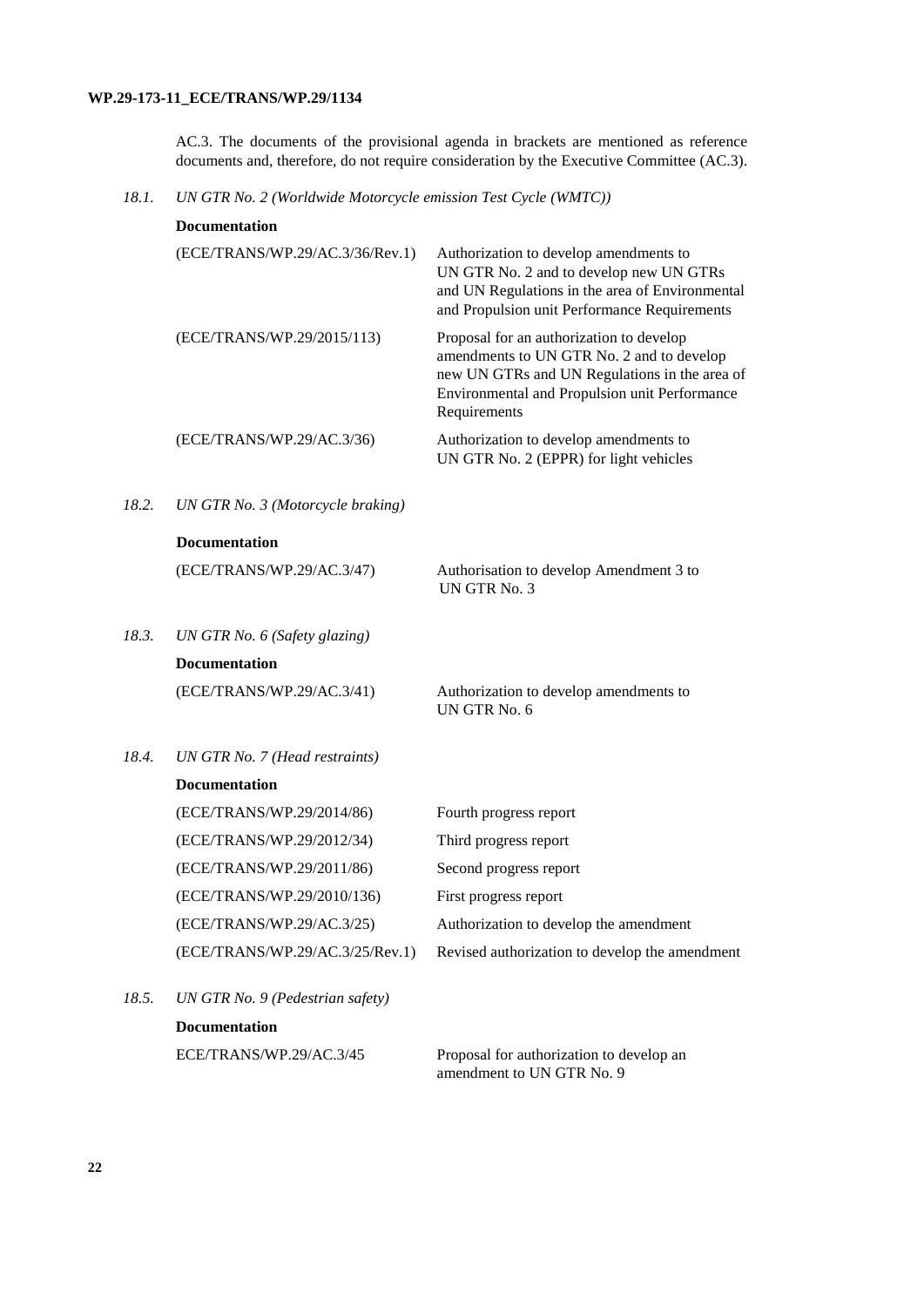|        | (ECE/TRANS/WP.29/AC.3/31)                                                              | Authorization to develop amendments to<br>UN GTR No. 9 (Pedestrian safety): Clarification<br>of the text of Phases 1 and 2 to avoid<br>misinterpretation                                                            |  |  |
|--------|----------------------------------------------------------------------------------------|---------------------------------------------------------------------------------------------------------------------------------------------------------------------------------------------------------------------|--|--|
| 18.6.  | UN GTR No. 13 (Hydrogen and Fuel Cell Vehicles (HFCV) - Phase 2)                       |                                                                                                                                                                                                                     |  |  |
|        | <b>Documentation</b>                                                                   |                                                                                                                                                                                                                     |  |  |
|        | ECE/TRANS/WP.29/AC.3/49                                                                | Authorization to develop Phase 2 of the UN GTR                                                                                                                                                                      |  |  |
| 18.7.  | UN GTR No. 15 (Worldwide harmonized Light vehicle Test Procedures (WLTP) -<br>Phase 2) |                                                                                                                                                                                                                     |  |  |
|        | <b>Documentation</b>                                                                   |                                                                                                                                                                                                                     |  |  |
|        | (ECE/TRANS/WP.29/AC.3/39)                                                              | Authorization to develop Phase 1(b) of the                                                                                                                                                                          |  |  |
|        | (ECE/TRANS/WP.29/2016/29)                                                              | <b>UN GTR</b>                                                                                                                                                                                                       |  |  |
|        | (ECE/TRANS/WP.29/2016/73)                                                              | Proposal for authorization to develop Phase 2 of<br>the UN GTR                                                                                                                                                      |  |  |
|        | ECE/TRANS/WP.29/AC.3/44                                                                | Authorization to develop Phase 2 of the UN GTR                                                                                                                                                                      |  |  |
| 18.8.  | UN GTR No. 16 $(Tyres)$                                                                |                                                                                                                                                                                                                     |  |  |
|        | <b>Documentation</b>                                                                   |                                                                                                                                                                                                                     |  |  |
|        | (ECE/TRANS/WP.29/AC.3/48)                                                              | Authorization to develop Amendment 2 of the<br><b>UN GTR</b>                                                                                                                                                        |  |  |
| 18.9.  | Draft UN GTR on Electric Vehicles Safety (EVS)                                         |                                                                                                                                                                                                                     |  |  |
|        | <b>Documentation</b>                                                                   |                                                                                                                                                                                                                     |  |  |
|        | ECE/TRANS/WP.29/2017/143                                                               | Authorization to develop Phase 2 of the<br><b>UNGTR</b>                                                                                                                                                             |  |  |
| 18.10. | Draft UN GTR on Quiet Road Transport Vehicles (QRTV)                                   |                                                                                                                                                                                                                     |  |  |
|        | <b>Documentation</b>                                                                   |                                                                                                                                                                                                                     |  |  |
|        | (ECE/TRANS/WP.29/AC.3/33)                                                              | Authorization to develop the UN GTR                                                                                                                                                                                 |  |  |
| 18.11. | Electric vehicles and the environment                                                  |                                                                                                                                                                                                                     |  |  |
|        | <b>Documentation</b>                                                                   |                                                                                                                                                                                                                     |  |  |
|        | ECE/TRANS/WP.29/AC.3/46                                                                | Authorization to develop amendments to<br>UN GTR No. 15 (Worldwide harmonized Light<br>vehicle Test Procedures (WLTP) and continue<br>certain research items on environmental<br>requirements for electric vehicles |  |  |
|        | (ECE/TRANS/WP.29/2014/81)                                                              | Electric Vehicle Regulatory Reference Guide                                                                                                                                                                         |  |  |
|        | (ECE/TRANS/WP.29/AC.3/40)                                                              | Authorization to conduct research and develop<br>new UN Regulations on environmental                                                                                                                                |  |  |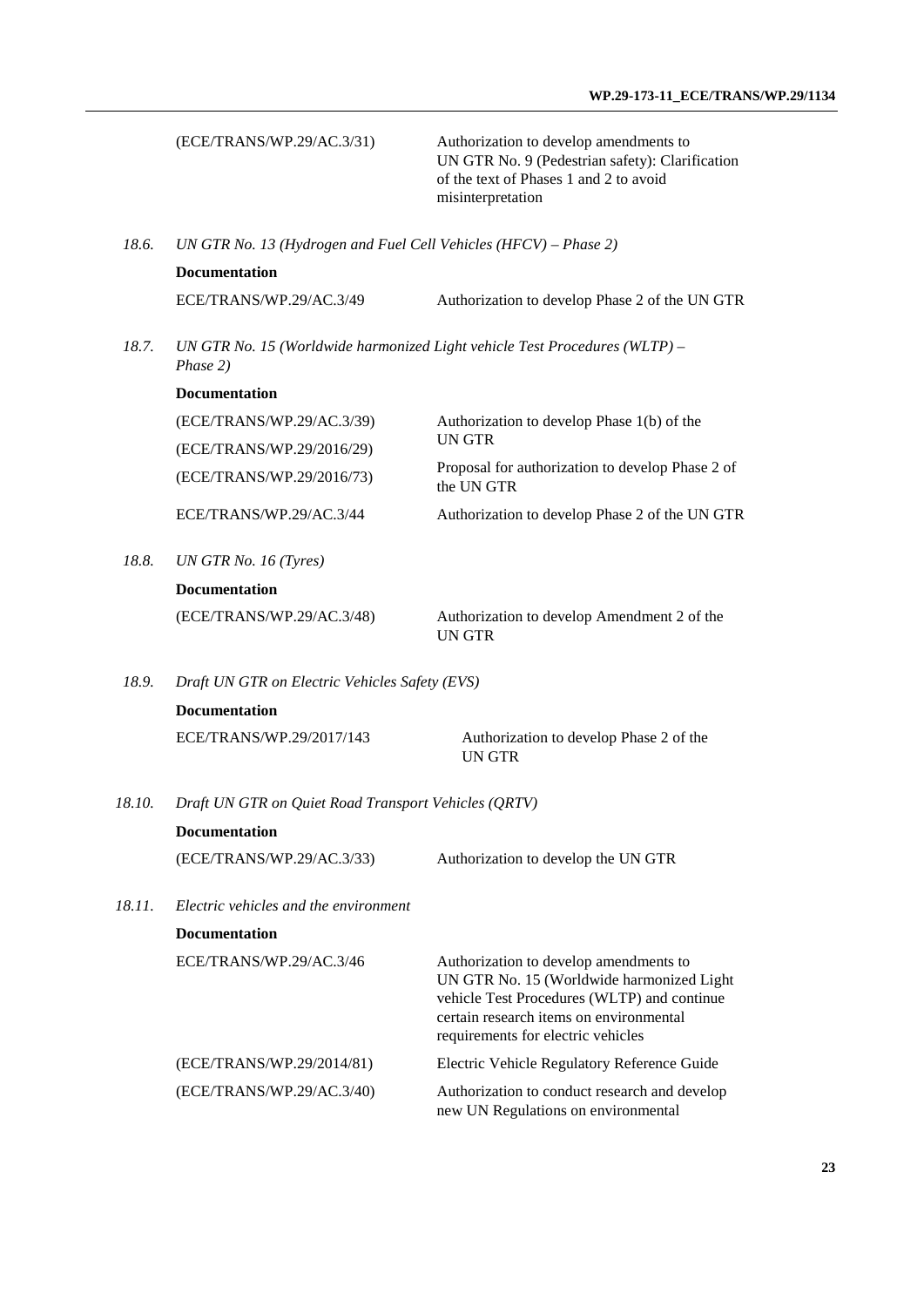|                           | requirements for electric vehicles                                                                                                  |
|---------------------------|-------------------------------------------------------------------------------------------------------------------------------------|
| (ECE/TRANS/WP.29/AC.3/32) | Authorization to establish an informal working<br>group to develop a regulatory reference guide on<br>electric vehicle technologies |
|                           |                                                                                                                                     |

## **19. Items on which the exchange of views and data should continue or begin**

AC.3 will be informed about the development of the other priorities included in the programme of work (ECE/TRANS/WP.29/1106, paras. 107-115 and Annex IV).

- *19.1. Harmonization of side impact:*
	- (a) Side impact dummies;
	- (b) Pole side impact.
- *19.2. Specifications for the 3-D H-point machine*

## **20. Other business**

*20.1. Proposal for amendments to Special Resolution No. 2*

**Documentation**

WP.29-173-05 Proposal to amend Special Resolution No. 2

## **D. Administrative Committee of the 1997 Agreement (AC.4)**

#### **21. Establishment of the Committee AC.4**

The Administrative Committee (AC.4) should be convened if the Contracting Parties to the Agreement so require for adopting decisions regarding the Agreement and or the UN Rules annexed to it. AC.4 shall be composed of all the Contracting Parties in accordance with the rules of procedure set out in Appendix 1 of the 1997 Agreement (ECE/RCTE/CONF/4). A quorum consisting of not less than one-half of the Contracting Parties is required for the purposes of taking decisions (Article 5 of Appendix 1 to the Agreement). At its first session, AC.4 should elect the officials for the year.

#### **22. Amendments to Rules Nos. 1 and 2**

WP.29 agreed to transmit proposals for amendments to UN Rules Nos. 1 and 2, if any, to the Administrative Committee AC.4 for consideration and adoption by vote. Proposed amendments to Rules shall be put to the vote. Each country, Contracting Party to the Agreement applying the Rule shall have one vote. A quorum of not less than one-half of the Contracting Parties applying the Rule is required for the purposes of taking decisions. For the determination of the quorum, regional economic integration organizations, being Contracting Parties to the Agreement, vote with the number of votes of their Member States. The representative of a regional economic integration organization may deliver the votes of those of its constituent sovereign countries which apply the UN Rule. Draft amendments to UN Rules shall be established by a two-thirds majority of those present and voting (Appendix 1, Article 6 of the 1997 Agreement). Contracting Parties to the Agreement are invited to be represented either by their representatives from the capitals or from their Missions in Geneva). The vote is expected to take place on Wednesday, 15 November 2017 at the end of the morning session.